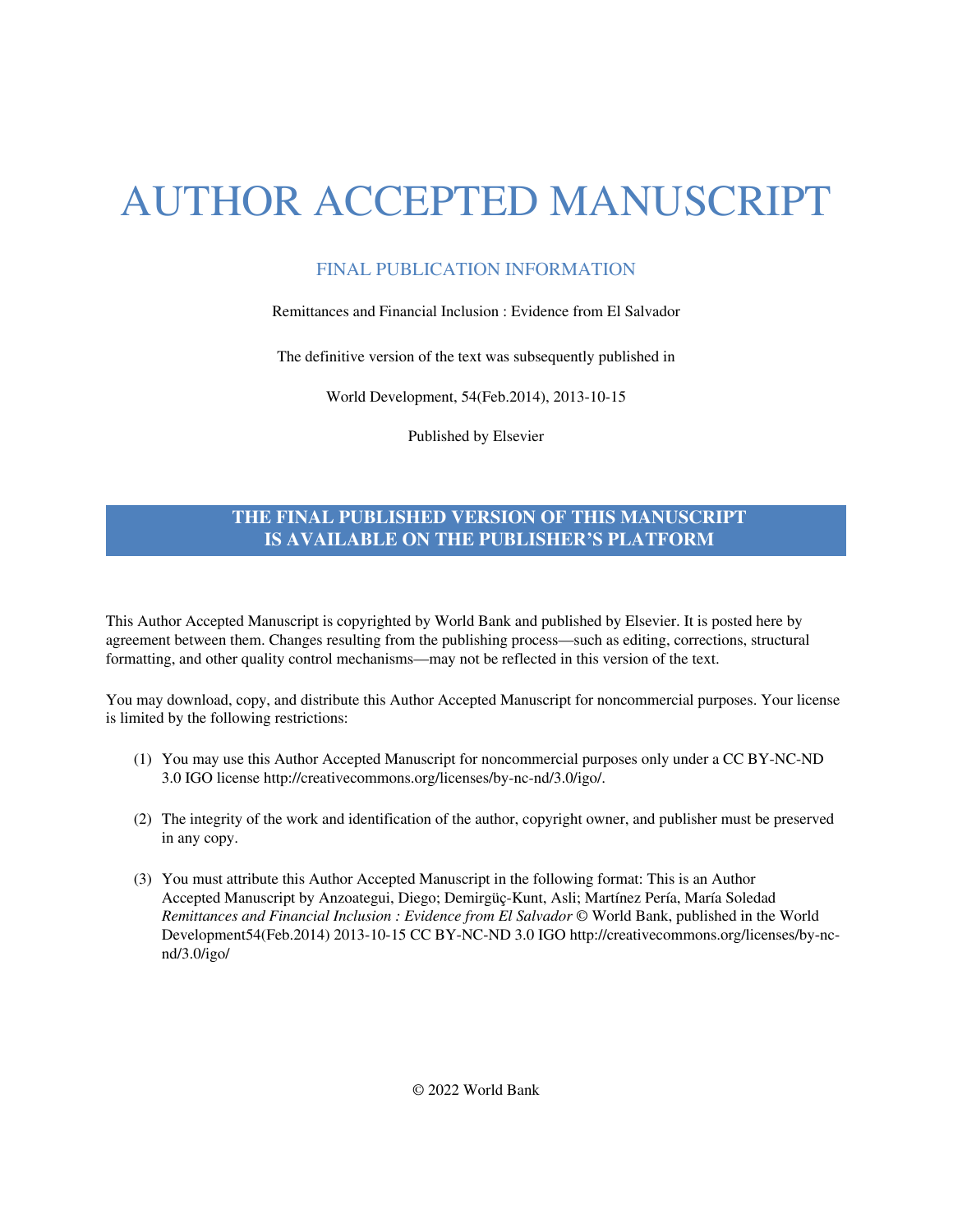## **REMITTANCES AND FINANCIAL INCLUSION:**

## **EVIDENCE FROM EL SALVADOR**

Diego Anzoategui, Asli Demirgüç-Kunt, and María Soledad Martínez Pería<sup>\*</sup>

#### **Abstract:**

This paper investigates the impact of remittances on financial inclusion. Using household-level survey data for El Salvador, we examine whether remittances affect households' use of savings and credit instruments from formal financial institutions. We find that although remittances have a positive impact on financial inclusion by promoting the use of deposit accounts, they do not have a significant and robust effect on the demand for and use of credit from formal institutions. If anything, by relaxing credit constraints, remittances might reduce the need for external financing from financial institutions, while at the same time increasing the demand for savings instruments.

#### **JEL classification:** F37, G21, 016

l

#### **Keywords:** remittances, financial inclusion

<span id="page-1-0"></span><sup>∗</sup> Diego Anzoategui is a Ph.D. student at New York University and a consultant in the Finance and Private Sector Development Research Group of The World Bank. Asli Demirgüç-Kunt is Director of the Development Research Department in the Development Economics Vice Presidency of The World Bank. María Soledad Martínez Pería is Research Manager of the Finance and Private Sector Development Research Group of The World Bank. We thank David McKenzie for helpful comments and discussions. Florencia Moizeszowicz and Noemi Soledad Lopez provided excellent research assistance. The views and opinions expressed in the paper are those of the authors and do not reflect those of the World Bank or its Executive Directors. Corresponding author: María Soledad Martínez Pería, Development Research Group, The World Bank, 1818 H St., N.W., MSN MC - 3-307, Washington, DC 20433. mmartinezperia@worldbank.org.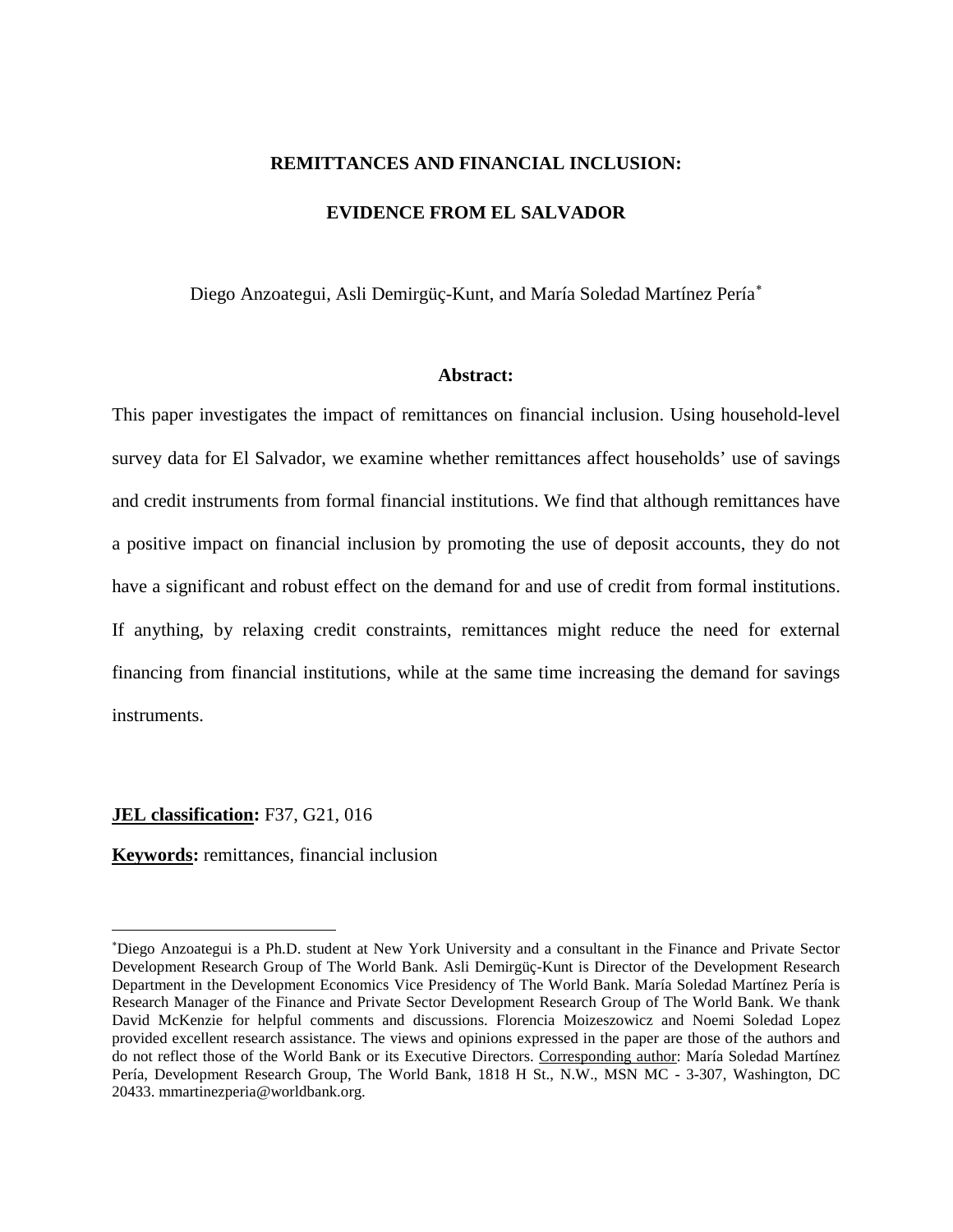# **I. Introduction**

Remittances have become a significant source of external financing for developing countries. They reached US\$401 billion in 2012, more than three times the amount of official development assistance and over one half of the private capital flows received by developing countries in that year. Remittances are especially significant for small developing countries neighboring large rich economies. For example, remittances account for approximately 16.4 percent of GDP in the case of El Salvador and they represent the second most important source of external flows after exports.

There is an extensive literature on the effects of remittances on growth, investment in microenterprises, poverty, inequality, health, and education<sup>[1](#page-2-0)</sup>. However, the literature has so far ignored the impact of international remittances on financial inclusion - households' access to and use of financial services. This question is important because there is a growing body of research showing that promoting financial inclusion can have significant beneficial effects for households. Based on a randomized evaluation of a microcredit program in India, Banerjee et al. (2010) find that access to microcredit leads to greater investment in business durables, increases the number of businesses started, and improves the profitability of existing ones. Karlan and Zinman (2010) conduct a field experiment in which a finance company randomly liberalized screening criteria on consumer loans in South Africa and find significant positive effects of access to credit on

<span id="page-2-0"></span><sup>&</sup>lt;sup>1</sup> For a thorough review of the literature on the economics of remittances see Rapoport and Docquier (2006). Studies investigating the macreoeconomic effects of remittances include: Giuliano and Ruiz-Arranz (2009), Mundaca (2009), and Chami and Fullenkamp (2012). This last study argues that the potential effect of remittances on economic growth is ambiguous. Massey and Parrado (1998), Woodruff and Zenteno (2001 and 2007), Dustmann and Kirchkamp (2002), Mesnard (2004), Yang (2006), and Woodruff (2007) examine the impact of remittances on investments in microenterprises. The literature on the effects of remittances on poverty includes: Adams (2004 and 2006), Adams and Page (2005), Taylor et al. (2005), Yang and Martinez (2005), and Acosta et al. (2007). Studies on the impact of remittances on inequality include Adams (1992), Taylor and Wyatt (1996), and McKenzie and Rapoport (2007). Kanaiaupuni and Donato (1999), Hildebrandt and McKenzie (2005), Lopez Cordova et al. (2005), and Amuedo-Dorantes et al. (2007) analyze the effects of remittances on health and mortality, while Cox-Edwards and Ureta (2003), Hanson and Woodruff (2003), Lopez Cordova et al. (2005), Yang (2008), and Acosta et al. (2007) investigate the impact on education.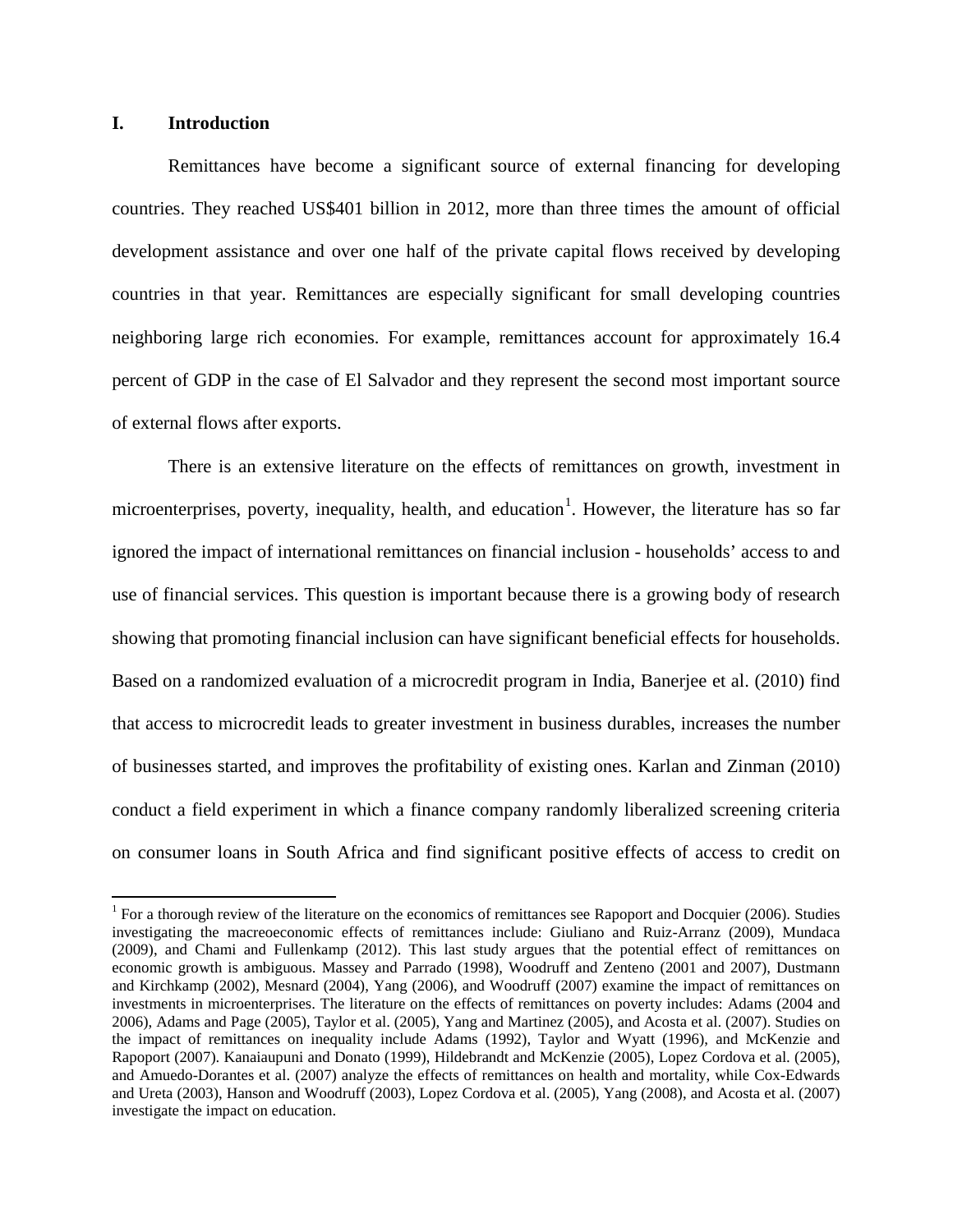consumption, economic self-sufficiency (measured by employment status and income), and some aspects of mental health and outlook.<sup>[2](#page-3-0)</sup> Studies on the impact of accessing and using savings products also find positive effects. In particular, the literature has found that providing individuals access to savings instruments increases savings (Aportela, 1999, Ashraf et al.,  $2010a<sup>3</sup>$  $2010a<sup>3</sup>$  $2010a<sup>3</sup>$ ), female empowerment (Ashraf et al. 2010b), productive investment (Dupas and Robinson, 2009), and consumption (Dupas and Robinson, 2009 and Ashraf et al. 2010b).

Using household-level survey data for El Salvador for the period 1995-2001, this study investigates the impact of remittances on financial inclusion. In particular, we focus on whether remittances promote the use of deposit accounts and credit by examining the effect of remittances on the likelihood that households have a deposit account, apply for loans, and receive loans from formal financial institutions (commercial and saving banks, credit unions, credit cooperatives, etc).

There are several ways in which remittances could potentially affect financial inclusion. First, remittances might increase the demand for savings instruments. The fixed costs of sending remittances make the flows lumpy, providing households with excess cash for some period of time. This might potentially increase their demands for deposit accounts, since financial institutions offer households a safe place to store this temporary excess cash. Second, remittances might increase household's likelihood of obtaining a loan. Processing remittances flows provides financial institutions with information on the income of recipient households. This information might make financial institutions better willing and able to extend loans to otherwise opaque borrowers. On the other hand, since remittances might help relax households'

<span id="page-3-0"></span> $2$  Other studies that find that microcredit increases consumption or income include Pitt and Khandker (1998) and Khandker (2005). However, Roodman and Morduch (2009) are unable to reproduce those results.

<span id="page-3-1"></span> $3$  Ashraf et al. (2010a) show that giving migrants from El Salvador access to bank accounts that allow them to have control over the funds they remit results in an increase in savings.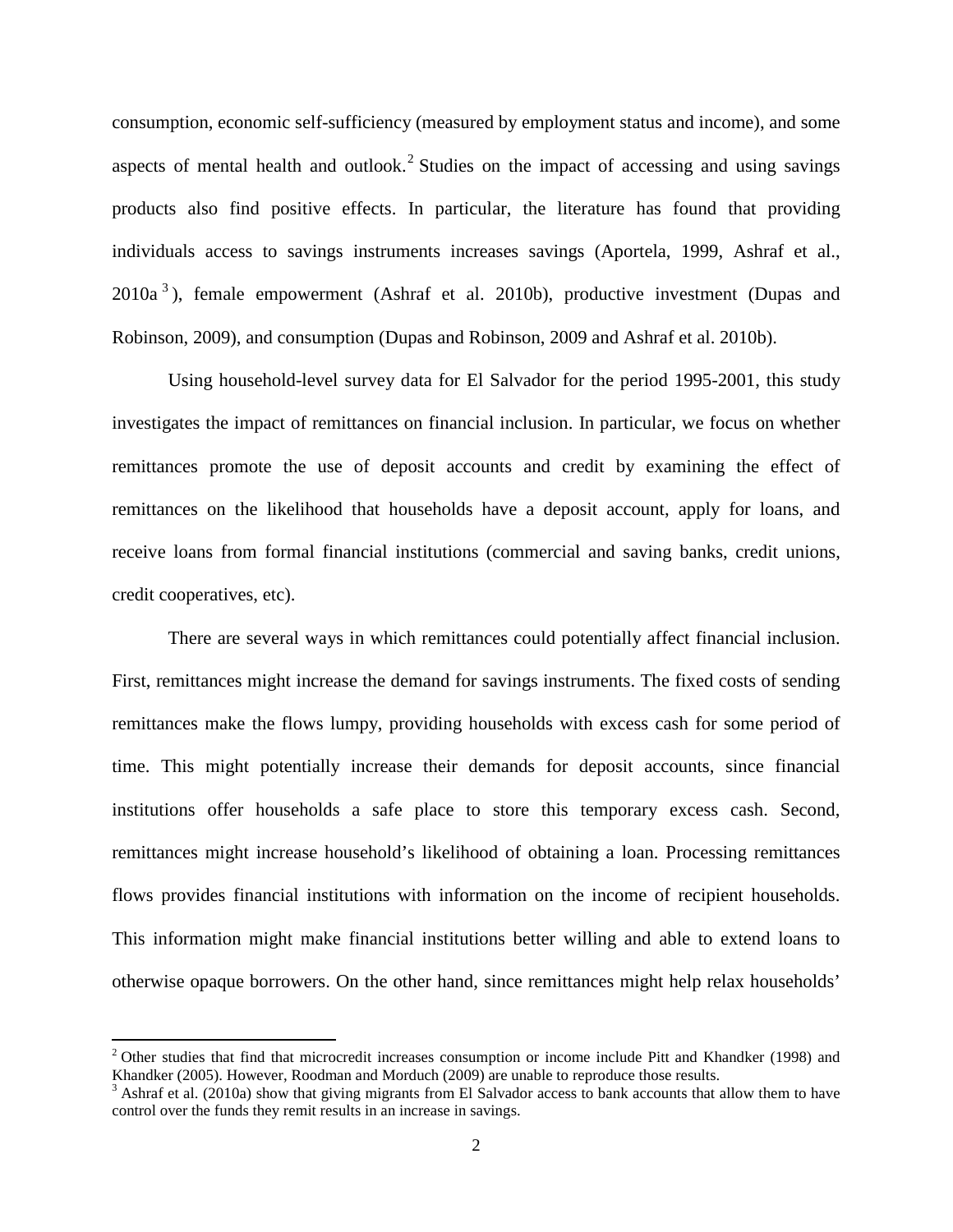financing constraints (Giuliano and Ruiz-Arranz, 2009, Chami and Fullenkamp, 2012), the demand for credit might fall as remittances increase.

We conduct estimations of the likelihood of using deposit and credit services, allowing for municipality-, or household-level fixed effects to control for factors other than remittances that might affect financial inclusion at the household level.<sup>[4](#page-4-0)</sup> Also, to deal with the potential endogeneity of remittances, we conduct three different set of instrumental variables regressions, using economic conditions in migration recipient US states, municipality measures of the importance of remittances , and lagged values of remittances, respectively, as instruments.

Our estimations consistently show that households that receive remittances are more likely to have a deposit account at a financial institution. Our most conservative estimates indicate that receiving remittances increases the likelihood of having an account by at least 11 percentage points and an additional colon per household member in remittances raises this probability by 8 percentage points. These effects are sizeable given that on average only 19 percent of households have an account. However, remittance-recipient households are not more prone to request or receive a loan. This suggests that though remittances might have the potential to encourage the use of savings instruments, they do not necessarily foster the demand for and use of credit, perhaps because they help to relax credit constraints.

Our paper is related to studies that examine the impact of remittances on the development of the domestic financial system.<sup>[5](#page-4-1)</sup> Aggarwal et al. (2011) use balance of payments data on remittances and analyze how these flows affect bank credit and deposit amounts for 109 developing countries over the period 1975-2007. They find strong evidence indicating that

 $4$  El Salvador is divided into 262 municipalities.

<span id="page-4-1"></span><span id="page-4-0"></span><sup>&</sup>lt;sup>5</sup> This question is important given the literature has shown that financial development can have a significant impact on economic growth and poverty reduction (King and Levine, 1993; Beck et al., 2000; and Beck et al., 2004).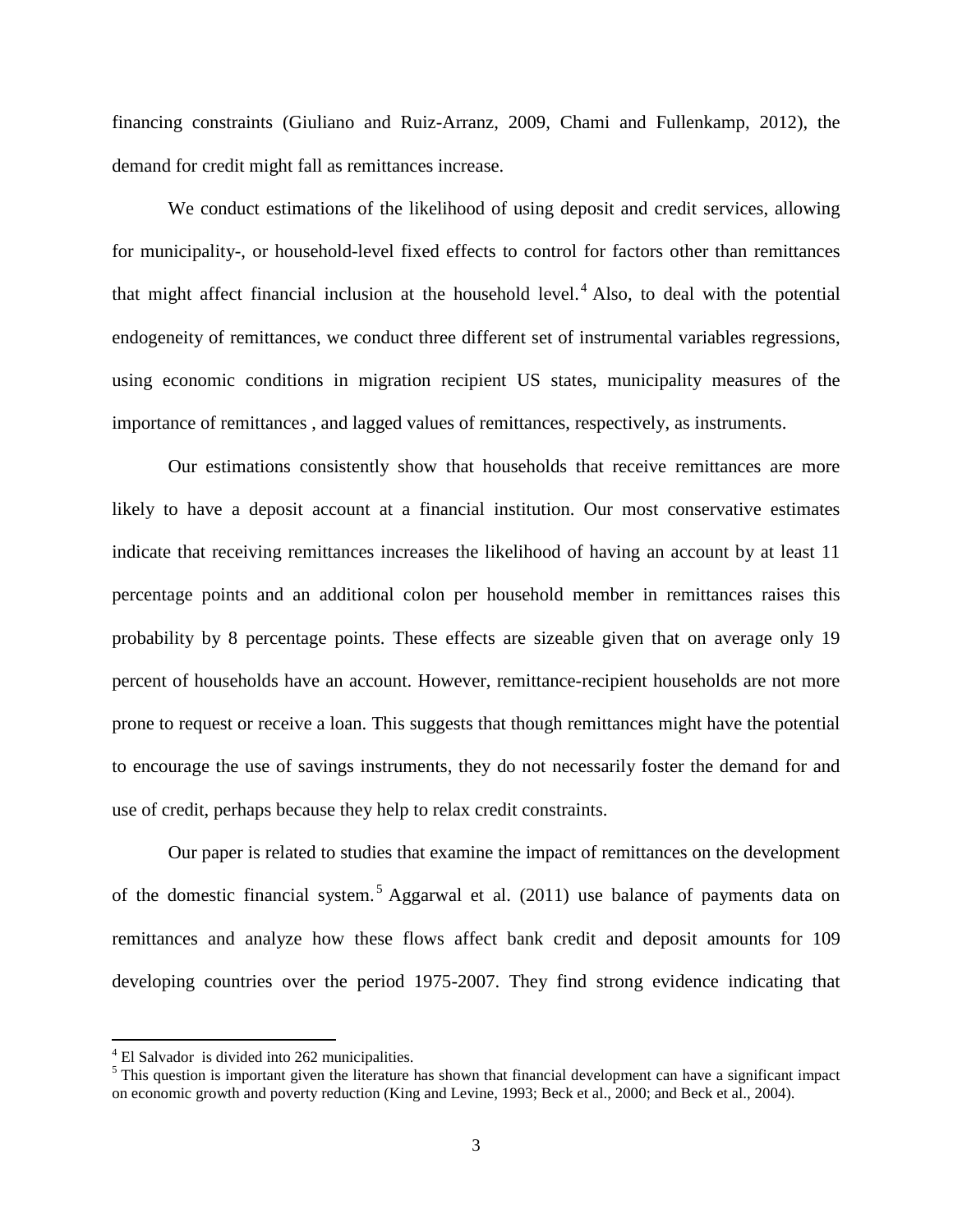remittances promote financial development as measured by the ratio of bank deposits and of bank credit to GDP. Gupta et al. (2009) use a similar methodology as Aggarwal et al. (2011) and find analogous results for a sample of Sub-Saharan African countries. Focusing exclusively on Mexico and using municipality-level data, Demirgüç-Kunt et al. (2011) find that municipalities where a higher proportion of households receive remittances have a higher number of bank branches and accounts per capita, and larger shares of deposits to GDP.

Although these papers find evidence of a positive impact of remittance flows on financial depth, they provide little information regarding the effect of remittances on financial inclusion. Financial inclusion is not the same as financial depth. Financial depth might be high and financial inclusion might be low if large amount of credits are assigned to few households. For example, the fact that larger inflows of remittances increase financial depth at the country or at the municipality level does not necessarily mean that those households that receive remittances are more likely to be financially included. In particular, the increase in credit at the macro level due to higher remittances flows might only be channeled to non-remittance recipient households, keeping poorer remittance recipient households out of the financial system. Similarly, deposits might increase in the economy even if remittance recipients themselves do not open accounts, as the remittances flowing into the economy are spent and end up in the deposit accounts of nonremittance recipients.

Our paper is also complementary to a literature that addresses the impact of remittances on economic development and their interaction with the financial sector. In particular, Giuliano and Ruiz-Arranz (2009) use balance of payments data and find evidence indicating that remittances constitute an alternative way of financing investment, especially in shallow financial systems. Hence, the authors suggest that instead of boosting credit markets, remittances act as a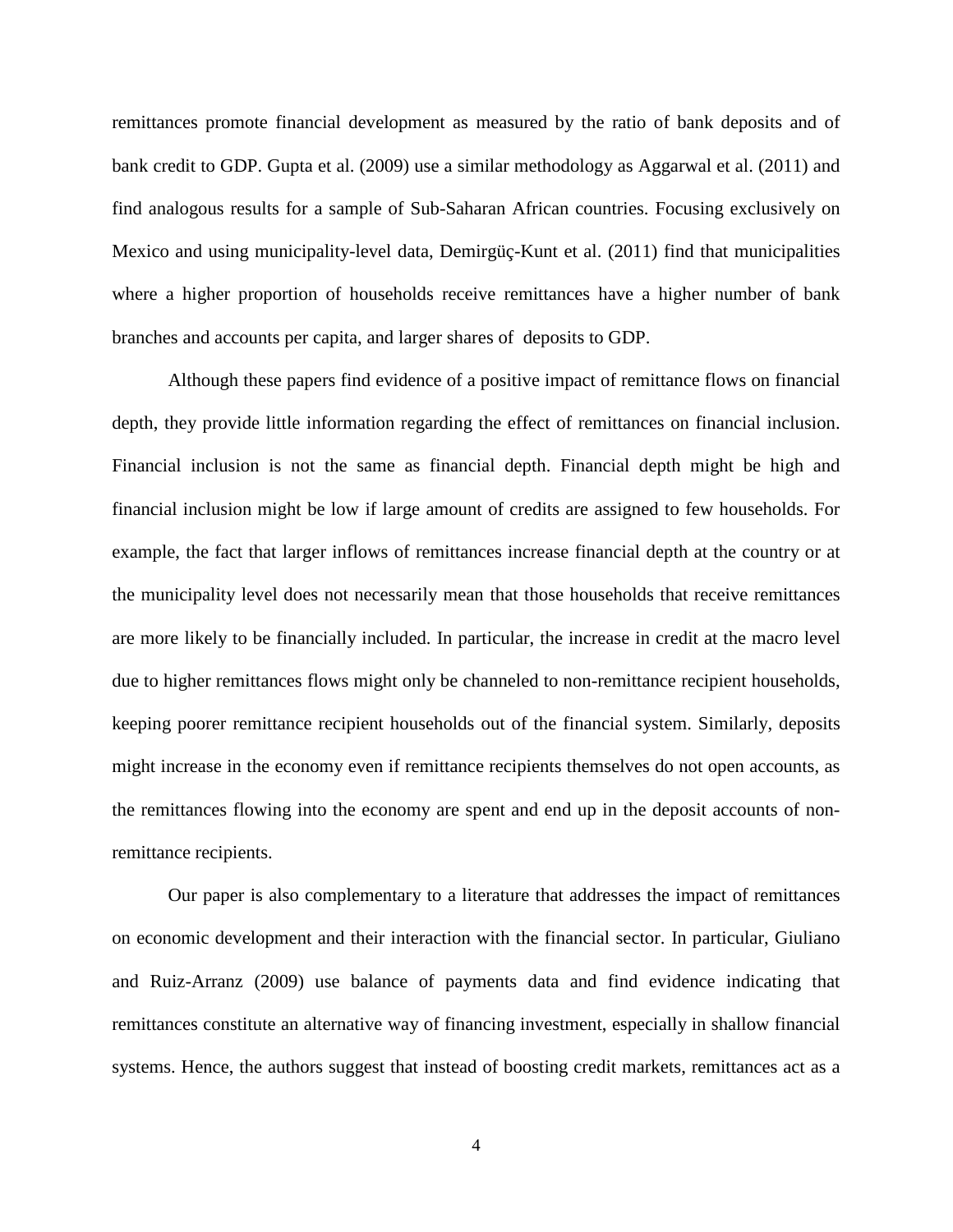direct source of funds to financially constrained households. This paper directly tests the mentioned hypothesis by analyzing the effect of remittances on credit demand.

Our paper contributes to the study of the impact of remittances on the financial sector in several ways. First, to our knowledge, this is the first paper to analyze the impact of remittances on financial inclusion directly. Second, unlike the previous literature that focuses only on the banking system, this paper also considers other formal financial institutions in El Salvador such as cooperatives, credit unions, and financieras. Third, by looking at whether households apply for loans, this study is able to examine the impact of remittances on the demand for credit and not purely on credit outcomes. This is useful because it can allow us to begin to assess to what extent remittances might relax credit constraints. Fourth, by using survey as opposed to balance of payments data, this study can circumvent some of the limitations of the previous studies. In particular, the survey data used in this study has the potential to capture remittances flows received through formal and informal channels, minimizing concerns about measurement error in remittances. [6](#page-6-0) Also, because we use household-level panel data we are able to control for unobserved household characteristics that can affect both remittances and financial inclusion, reducing concerns about endogeneity. Finally, our study offers evidence on the impact of remittances on financial inclusion for a new country - El Salvador – for which remittances represent a very significant share of GDP.

The rest of the paper is organized as follows. Section II characterizes the Salvadoran financial system during our period of study. Section III describes the data and the empirical methodology we employ. Section IV presents the results of our estimations. Section V concludes.

<span id="page-6-0"></span> $6$  This is a significant concern in the study by Aggarwal et al. (2011) that uses balance of payment data on remittances.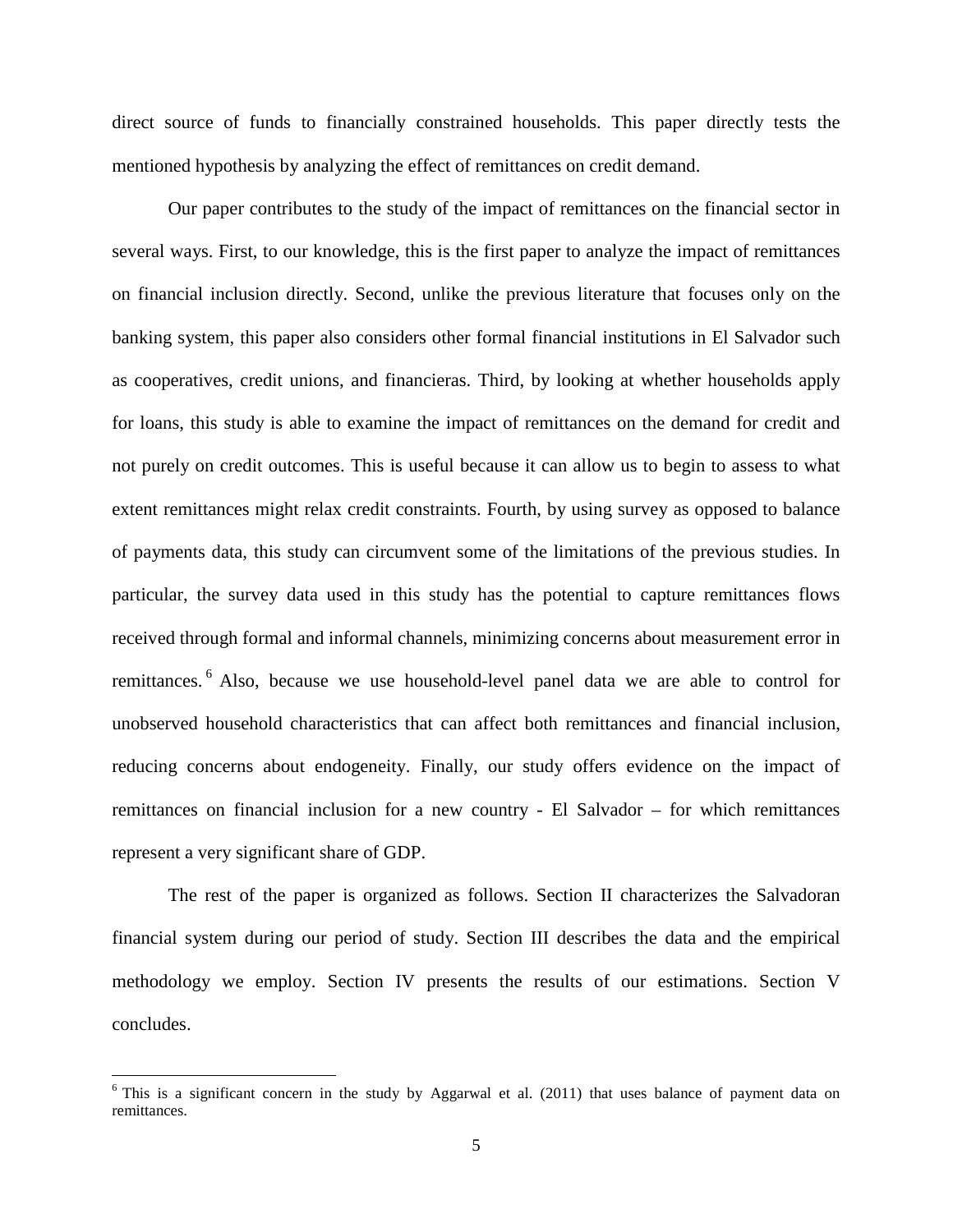# **II. The Salvadoran financial system during the late 1990s**

El Salvador's financial system witnessed a number of reforms during the 1990s. In the late 1980s, during the final years of the civil war, the system became largely insolvent. Trying to overcome that situation, in 1989, the Salvadoran government adopted a reform plan with the aim of increasing competition and efficiency. In this process, several laws were passed allowing the privatization of banks, removing restrictions on foreign bank entry, and establishing new supervision rules. As a consequence of these reforms and due to good macroeconomic performance, there was a considerable increase in the depth and the size of the financial system (see Fuentes 2001). As shown in Table 1, from 1991 to 2001, the ratio of bank and non-bank credit to the private sector expressed as a share of GDP increased from 23 percent to 39 percent, while the ratio of demand and term deposits to GDP rose from 24 percent to 36 percent. The number of banks and non-bank institutions did not change significantly during the period: there were 14 institutions that were allowed to collect deposits in 2001, only one more than in 1991.

The Salvadoran financial sector became one of the deepest in Central America<sup>[7](#page-7-0)</sup> by the end of the 1990s (see Figure 1). However, despite the financial reforms undertaken during this decade, financial inclusion remained low in El Salvador. Based on a survey of rural households, conducted by FUSADES (Salvadoran Foundation for Economic and Social Development), 8.7 percent of households had a deposit account as of 1995 and 6.8 percent had a loan from a formal financial institution.

## **III. Data and empirical methodology**

<span id="page-7-0"></span><sup>&</sup>lt;sup>7</sup> Central America in this case includes the following countries: Guatemala, Honduras, El Salvador, Nicaragua, and Costa Rica.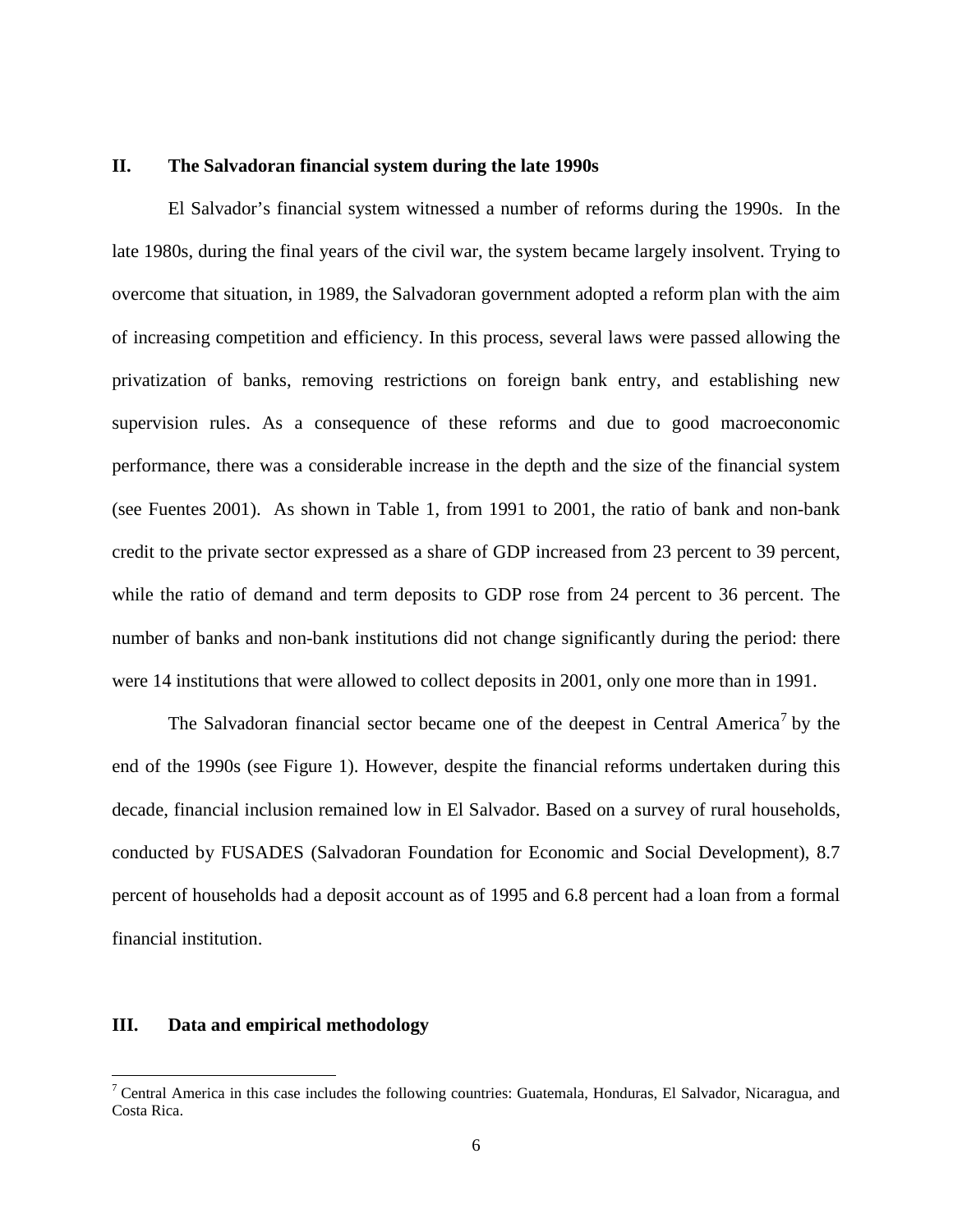The household-level data we use in this study come from the *National Rural Household Survey* carried out by FUSADES in 1996, 1998, 2000, and 2002. All the information gathered by each survey refers to the previous calendar year. The survey uses a questionnaire adapted from the World Bank's Living Standards Measurement Survey and covers a stratified, nationally representative, random sample of rural households. The four waves contain information for about 937 households dispersed across the 14 departments that make up El Salvador. Within our sample, 719 households are present in more than 1 wave and 451 households have data for the four waves, allowing us to construct a panel.

The survey includes data on demographic characteristics, education, employment, economic activities, wealth, and income of households. With respect to migration, the survey has information on the number of members per household that have migrated to other countries, on whether the individuals that migrated sent remittances in a given year, and on the amount sent.

The survey also contains information on households' use of financial services offered by formal financial institutions (i.e., commercial banks, cooperatives, credit unions, and other financial institutions), development institutions (i.e., NGOs), and informal sources (i.e. stores, friends, employers). In this study, we focus on formal financial institutions in order to analyze the impact of remittances on access to financial services such as loans, savings, and checking accounts. Table 2 shows the summary statistics and descriptions of the variables we employ in our analysis.

Our empirical analysis of the impact of remittances on financial inclusion is based on the literature analyzing the determinants of households' use of financial services. Theoretically, Zeller (1995) shows that access to credit and savings increases households' utility by allowing for consumption smoothing. It also shows that the demand for savings and credit is a function of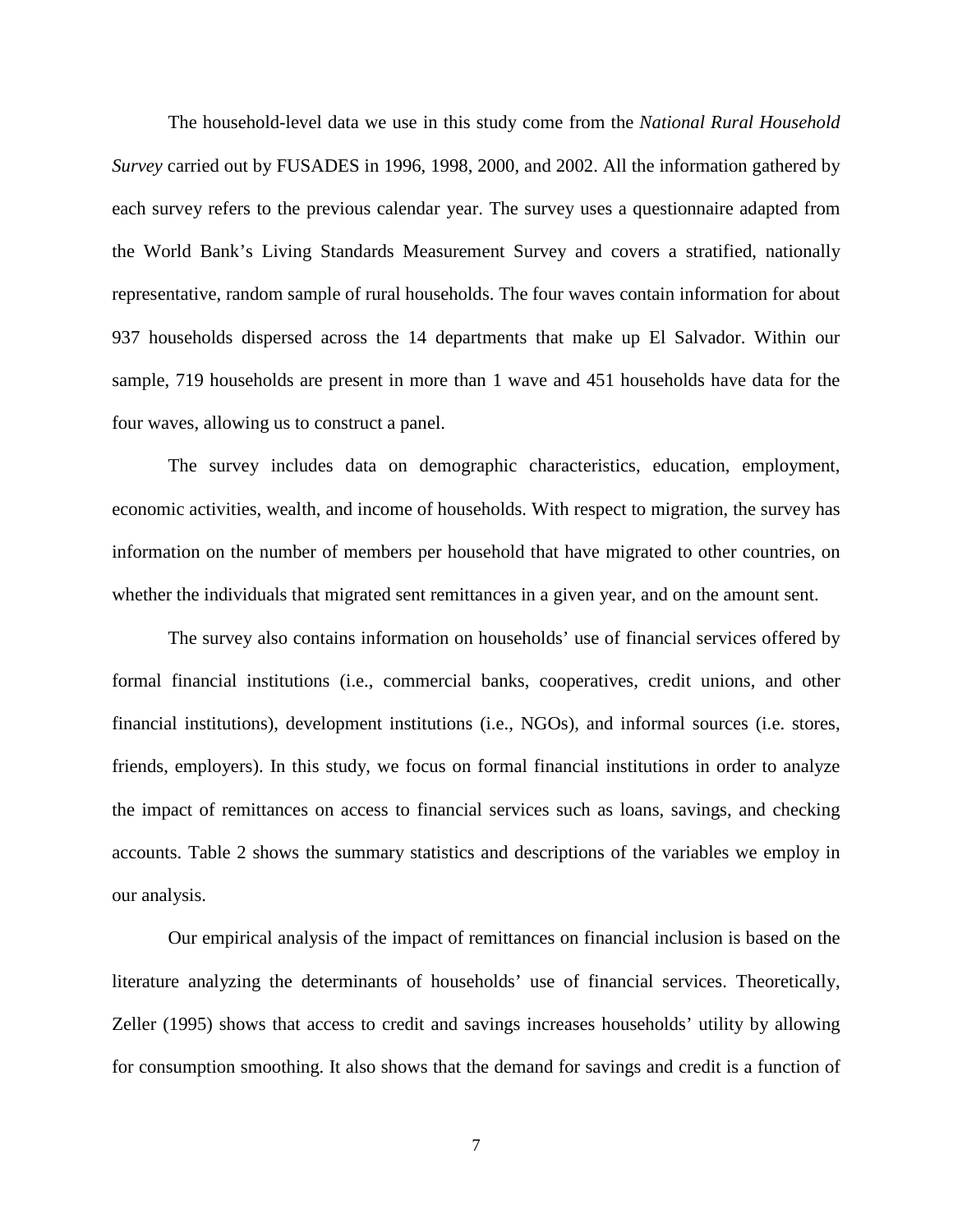household income. Empirically, studies such as Kochar (1997), Pal (2002) and Barslund and Tarp (2008) study the factors driving the demand for formal and informal loans, while Kiiza and Pederson (2002) focus on the use of deposit accounts. Overall, these studies highlight the role of household size, education, age, and gender composition as key determinants of the demand for financial services. These variables are intended to capture household income as well as the ability to understand the benefits of using financial products.<sup>[8](#page-9-0)</sup>

Given the literature discussed above, in order to investigate the impact of remittances on financial inclusion, we estimate the following model:

*Financial inclusion*<sub>it</sub>=  $\alpha + \beta_1$ *Remittances*<sub>it</sub> +  $\beta_2$ *Education*<sub>it</sub> +  $\beta_3$ *Age*<sub>it</sub> +  $\beta_4$  *Number of adults*<sub>it</sub> +

 $β<sub>5</sub>Share of dependents<sub>it</sub> + β<sub>6</sub>Share of females<sub>it</sub> + ε<sub>it</sub> (1)$ 

Where *i* denotes households, *t* denotes time. *Financial inclusion* refers to three different alternative dependent dummy variables indicating: (i) whether the household has a deposit account at a formal financial institution; (ii) whether any member of the household has applied for a loan from a financial institution; and (iii) whether the household has received a loan from a financial institution. Considering the whole sample, on average, 19 percent of the households have a deposit account, whereas 7 percent of households asked for a loan from a formal financial institution, and 6 percent received a loan.

Depending on the specification, *Remittances* refers either to a dummy variable indicating whether the household received remittances from abroad in a given year or to the real amount of remittances per household member that a household received in a given year. In the survey, information on remittances sent is reported for each member of the household living abroad. For

<span id="page-9-0"></span><sup>&</sup>lt;sup>8</sup> Given the potential for reverse causality going from the use of financial services to income, we include the determinants of income in equation (1), rather than include income directly. We thank an anonymous referee for this suggestion.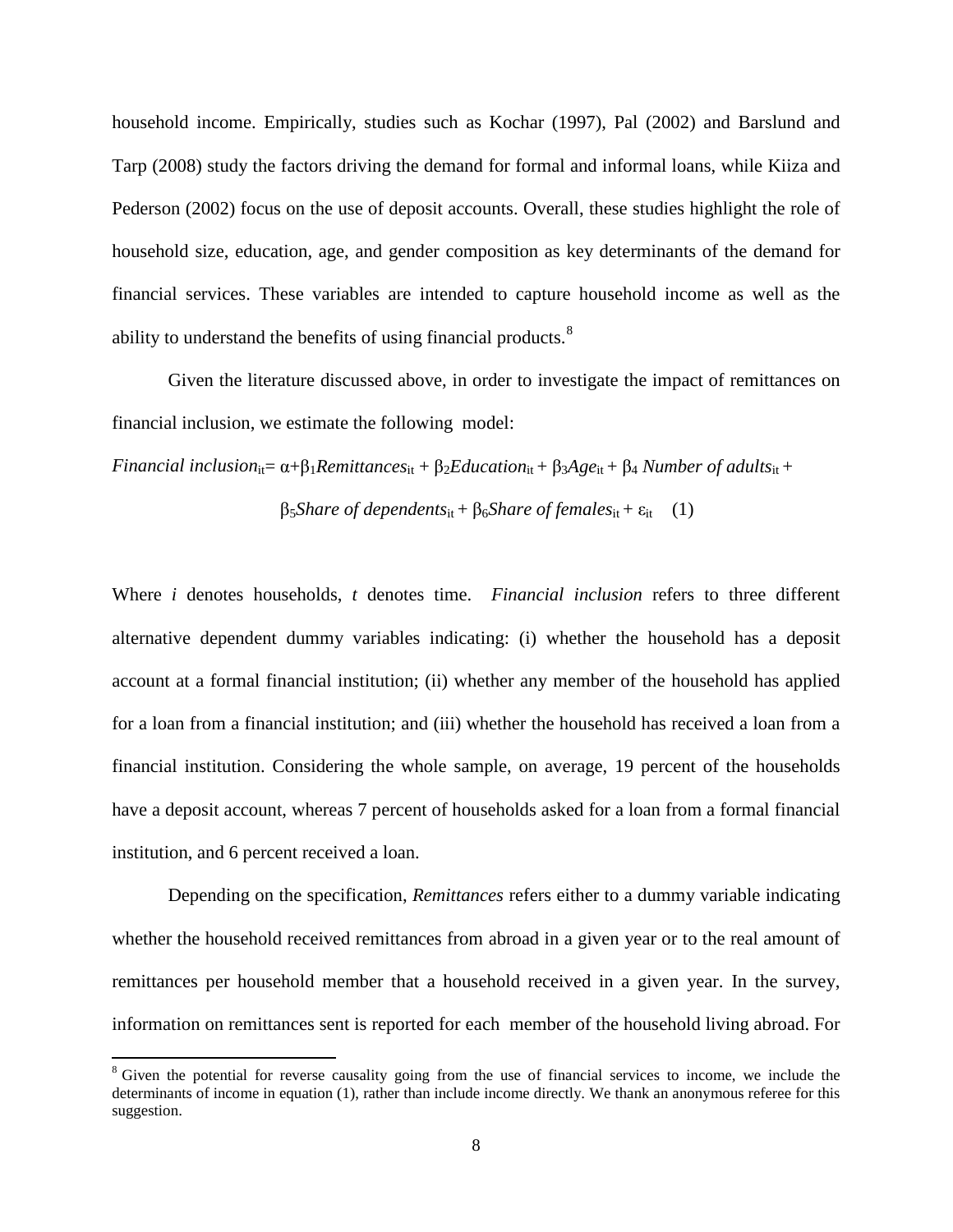those households with more than one migrant, we compute the total amount of remittances by summing the remittances sent by all the members residing overseas. We then divide this sum by the number of household members to get the per household member data. The remittances dummy variable equals one when the sum of remittances flows to a household is different from zero in a given year. On average, 20 percent of households received remittances in our sample and the average annual real amount of remittances received per household member is 340 colones or 39 dollars (in 1995 prices). Ex-ante, as discussed in the introduction, we expect remittances to increase the use of deposit accounts. On the other hand, the impact of remittances on credit demand and use is a priori ambiguous.

*Education* denotes the average number of years of education completed by adult household members. We consider as adult members individuals that are 18 years old or older. This variable is included as a determinant of the household's earnings (following Mincer, 1974) and can also capture the extent to which households can understand the features and usefulness of saving and credit instruments. Ex-ante, we expect education to be positively related to the use of financial services. Taking the whole sample, the adults' average number of years of education completed is 3.51.

*Age* refers to the average age of the adults in the household and is intended to capture the potential experience of the household, a major determinant of household's earnings (Mincer, 1974). We expect this variable to be positively correlated with remittances. In our sample, the average age of adults in the household is 40.

The *number of adults* in the household is a measure of household size and proxy for household income potential. Hence, we expect this variable to be positively correlated with the use of financial products. The mean number of adults is 3.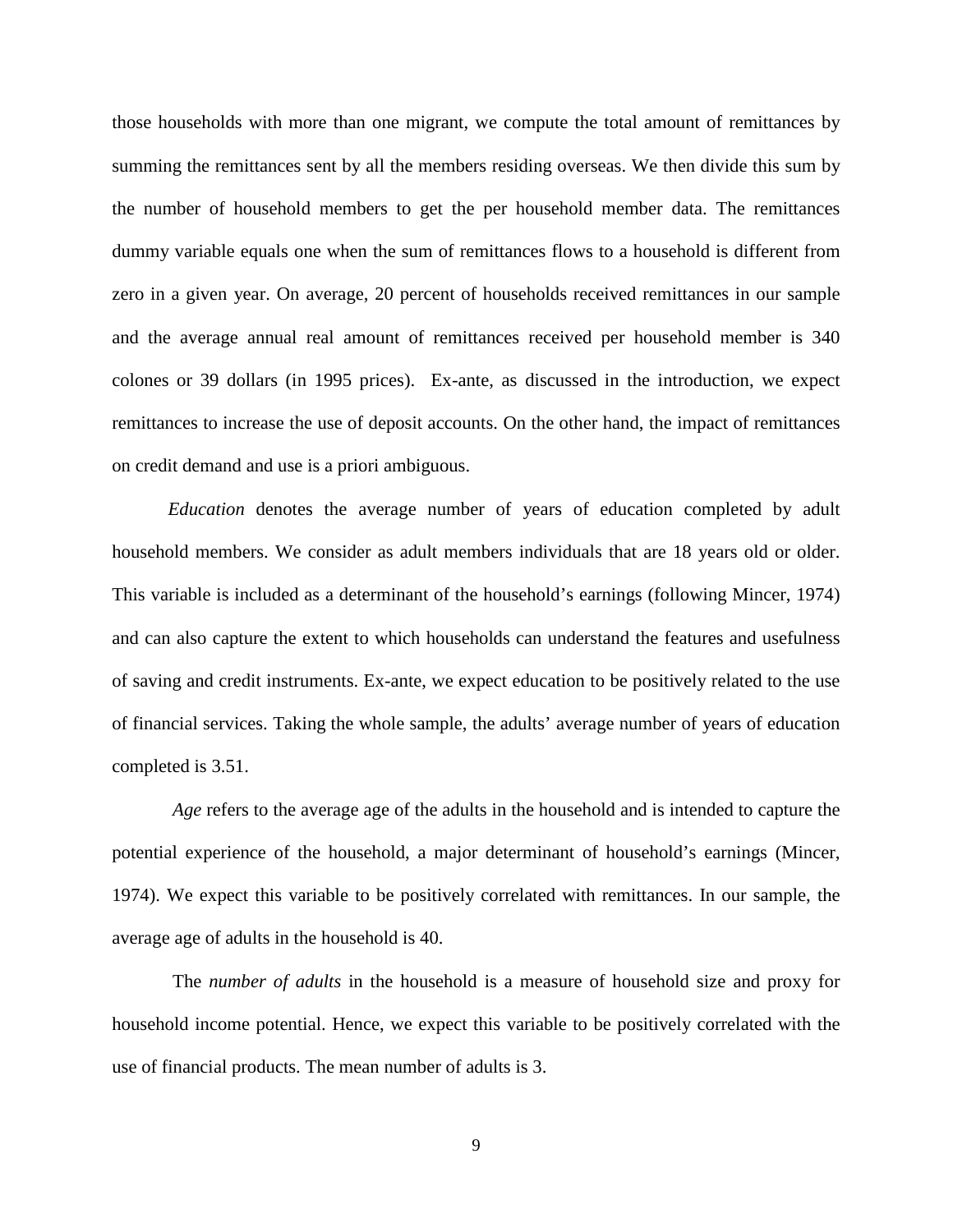The *share of dependents* refers to the ratio of household members below 18 years of age. We assume that individuals below 18 years of age are less likely to work and, hence, households that have a higher percentage of dependents will have lower incomes, less ability to save but, potentially, a greater need for financing for things like education and health. The share of dependents averages 0.49 in our sample.

Finally, the *share of female adults* is likely to be negatively correlated with household income because generally female earn less than men<sup>[9](#page-11-0)</sup> and from that perspective we expect this variable to also be negatively correlated with the use of financial services. On the other hand, to the extent that females are more risk averse than men it is possible that they save more than men and borrow less<sup>10</sup>, in which case we would expect the share of females to be positively correlated with the use of deposits and negatively correlated with credit. In our sample, the share of female adults averages 0.5.

An important concern regarding the interpretation of the results of equation 1 is that estimates could be affected by endogeneity as a result of omitted factors or reverse causation. Our estimates could be biased if there are some omitted variables that affect both the likelihood that a household receives remittances and the probability that the household has a deposit account, applies for a loan, or has credit outstanding. We address this concern by running fixed effect estimations either at the municipality or household level.

There are at least two reasons why reverse causation could also be a problem. First, financial inclusion might reduce the costs of sending and receiving remittances and, hence, might

<span id="page-11-0"></span> $9$  For seminal studies on the male-female earnings gap see, among others, Mincer and Polacheck (1974) and Goldin and Polacheck (1987).

<span id="page-11-1"></span><sup>&</sup>lt;sup>10</sup> Analyzing student attitudes to student debt, Davies and Lea (1995) find that men are more likely to be in debt than women. Using both historical data and experiments, Griskevicius et al. (2012) examined how sex ratio influences saving, borrowing, and spending in the United States. They find that male-biased sex ratios decreased men's desire to save for the future and increased their willingness to incur debt for immediate expenditures.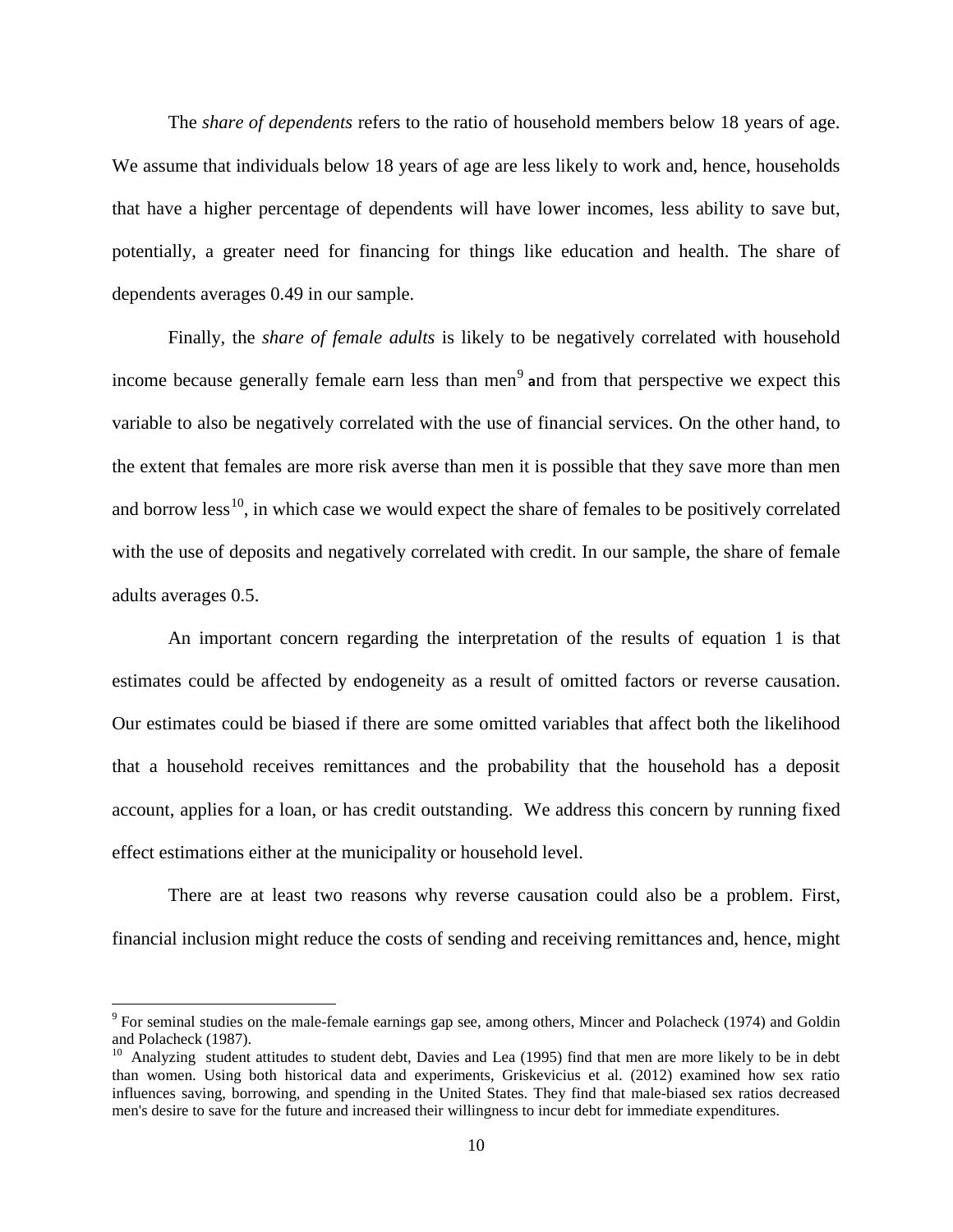make migrants more prone to send and households to receive remittances. Recent data on the costs of sending remittances to El Salvador collected by The World Bank does not suggest that the costs are lower for migrants using deposit taking financial institutions as opposed to money transfer operators.[11](#page-12-0) Hence, a priori it is not clear that financial inclusion leads to lower costs of remittances. Second, financial institutions could finance migration, and, consequently, increase the remittance flow towards households with access to credit. We think formal financial institutions are not likely to finance migrants since these are typically poor individuals with no collateral.

Even though we see less merit in the concerns about reverse causation, we nonetheless run three sets of instrumental variables regressions to deal with potential biases. In our first and preferred set, we use municipality-level weighted average measures of economic conditions in US states where Salvadoran migrants reside as instruments.<sup>[12](#page-12-1)</sup> In particular, we focus on real GDP per capita and household median income in US states during 1995, 1997, 1999, and 2001. For each municipality in El Salvador, we identify the main US destinations for Salvadoran migrants using data on migration patterns for Salvadorans from the North American Integration and Development Center (NAID).<sup>[13](#page-12-2)</sup> We then construct, for each Salvadoran municipality, a weighted average of economic conditions in US states where migrants from that municipality reside. We weight every state in the US according to the share of migrants from that municipality

<span id="page-12-0"></span><sup>&</sup>lt;sup>11</sup> See data on the cost of sending remittances from the US to El Salvador from 2008 (the closest year to our sample period for which data is available) at http://remittanceprices.worldbank.org.

<span id="page-12-1"></span> $12$  We follow McKenzie and Rapoport (2007), who in their study of the impact of migration on income inequality in Mexico, use economic conditions in the US as one of their instruments for migration from Mexico. A similar approach is pursued by Yang (2008), Amuedo-Dorantes and Pozo (2010) and Orrenius, Zavodny, Cañas, and Coronado (2010).

<span id="page-12-2"></span><sup>&</sup>lt;sup>13</sup> The mentioned database is available at [http://gis.ats.ucla.edu/naid/.](http://gis.ats.ucla.edu/naid/) The NAID gathered information on the main destinations in the US of Salvadoran migrants during the last five years. We assume that migration patterns during the last five years are similar to those at the time of our household surveys. In the case of Mexico, Hildebrandt and McKenzie (2005) show that the historic migration rates are a strong predictor of current migration rates.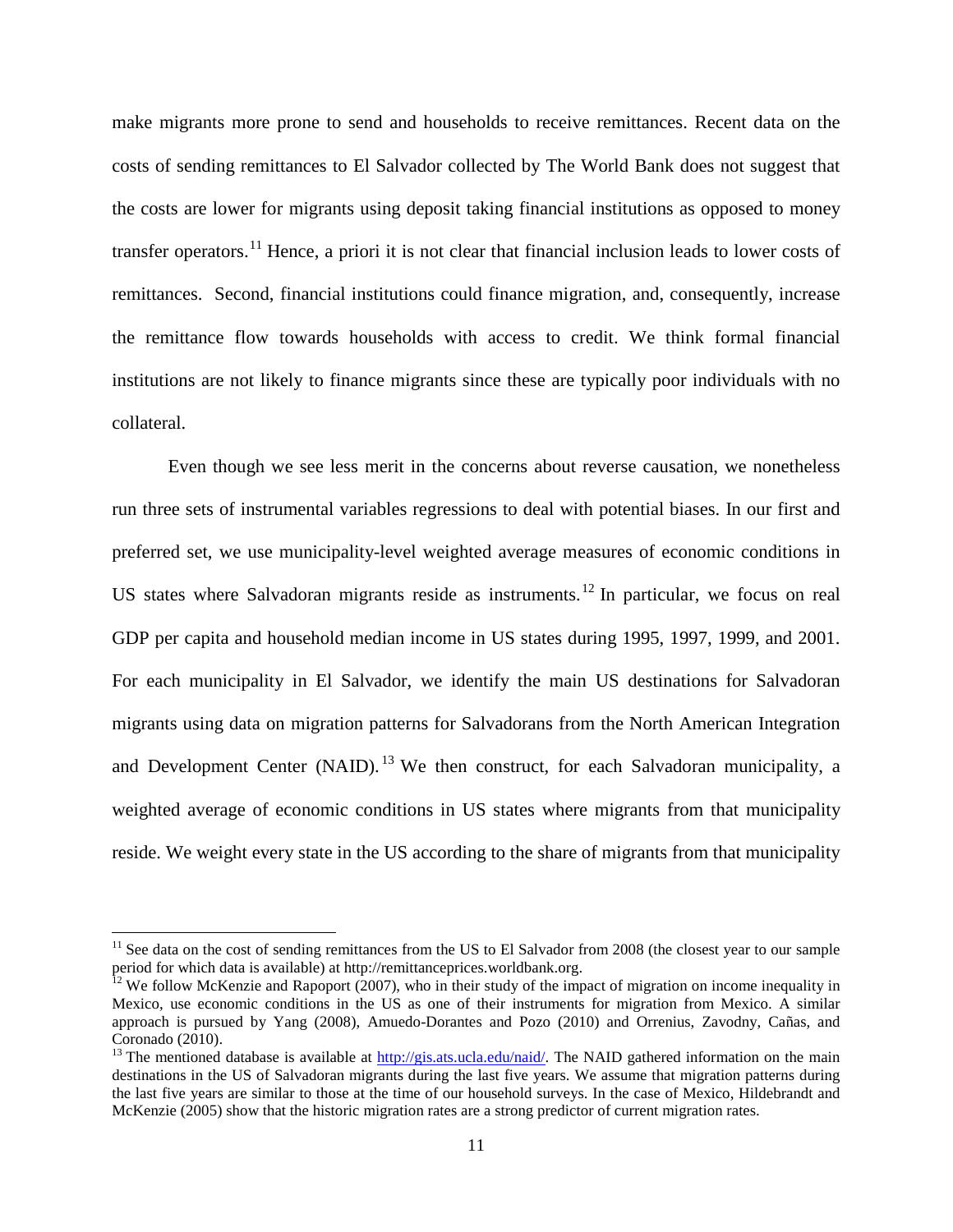in El Salvador that reside in each US state. Hence, for every municipality *j* and year *t* the instruments are constructed as follows:

$$
Real GDP per capita in US states_{jt} = \sum_{i}^{I} w_{ji} Real GDPpc_{it}
$$

*Household median income in US states*  $_{jt}$  $=$  $\, \sum_{j}$   $_{t}$  Household median Income<sub>it</sub>  $\overline{1}$ i

where: *i* represents every US state, *RealGDPpc<sub>it</sub>* and *Household median income<sub>it</sub>* are the real GDP per capita and real household median income in US state *i* at year *t*, respectively.  $w_{ii}$  is the share of migrants from municipality j in El Salvador (out of the total migrants from that municipality) residing in state i in the US. The basic intuition for why we use these variables as instruments is that we think that economic conditions in US states will affect the ability of migrants to send remittances back to their communities in El Salvador, but these variables are unlikely to directly influence the use of financial services by households back in El Salvador. We consider the possibility that US economic conditions can affect household's income in El Salvador via channels other than remittances but find that US real GDP per capita and household median income across US states are not significantly correlated with Salvadoran households' non-remittances income. The correlation between non-remittances household income in El Salvador and the median household income in the US is 0.01 and has a p-value of 0.58. The correlation between non-remittances household income in El Salvador and the real GDP per capita across US states is -0.02, with a p-value of 0.37.

Our second set of instrumental variable estimations consider the municipality percentage of households that receive remittances and the annual average amount received per municipality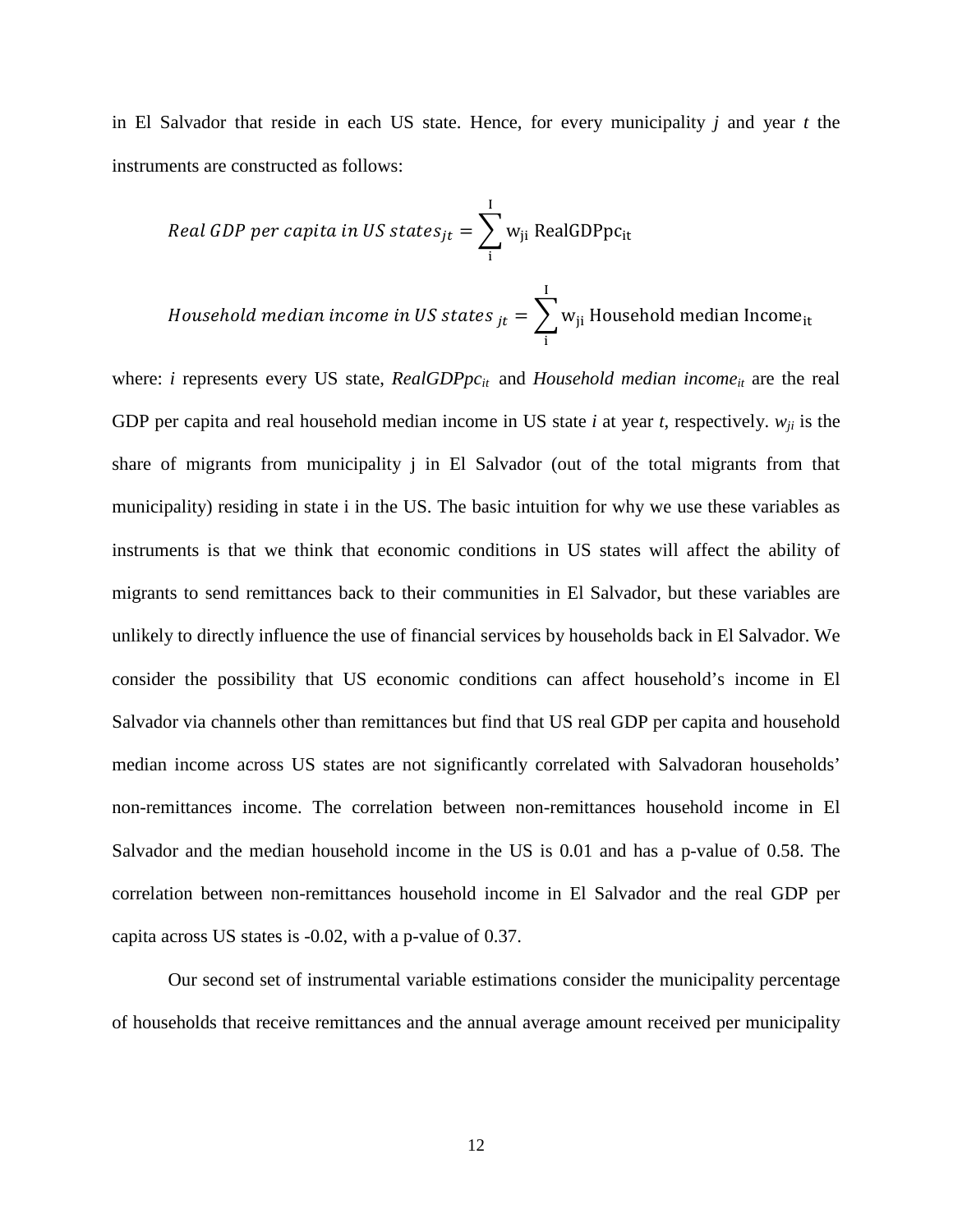as instruments for whether a household receives remittances.<sup>[14](#page-14-0)</sup> The intuition here is that there are network effects<sup>[15](#page-14-1)</sup> that will make some municipalities more prone to migration and to receiving remittances (i.e., those municipalities from which individuals have migrated in the past and which have formed a network of migrants in the destination country) and that this will affect the likelihood that a given household receives remittances. But, at the same time, we do not expect these municipality-level variables to affect the household's use of financial products, especially after including municipality-level fixed effects.

Finally, we conduct estimations where we use lagged values of regressors to instrument for the current values of the remittances. These estimations involve a smaller number of observations, since we focus on households that are present in at least 3 surveys and, hence, have at least 2 lagged values of remittances that we can use as instruments.

#### **IV. Results**

.

Table 3 presents the estimation results for the likelihood of having a deposit account, receiving a loan, and applying for a loan.<sup>[16](#page-14-2)</sup> The table shows two sets of estimations: including the remittances dummy variable (Panel A) and, separately, the annual real amount of remittances per household member (Panel B). For each measure of remittances, we conduct different estimations, depending on whether we include fixed effects and, if so, at what level of aggregation. Results in columns (1), (4) and (7) of each panel do not include any fixed effects, those in columns (2), (5) and (8) control for municipality fixed effects, and those in columns (3), (6) and (9) allow for household fixed effects. We believe that estimations including municipality

<span id="page-14-1"></span>

<span id="page-14-0"></span><sup>&</sup>lt;sup>14</sup> A similar approach is pursued by Stephenson (2011).<br><sup>15</sup> For a discussion of the importance of networks of migrants see Munshi (2003).

<span id="page-14-2"></span><sup>&</sup>lt;sup>16</sup> We estimate a linear probability model to avoid the incidental parameters problem associated with probit estimations.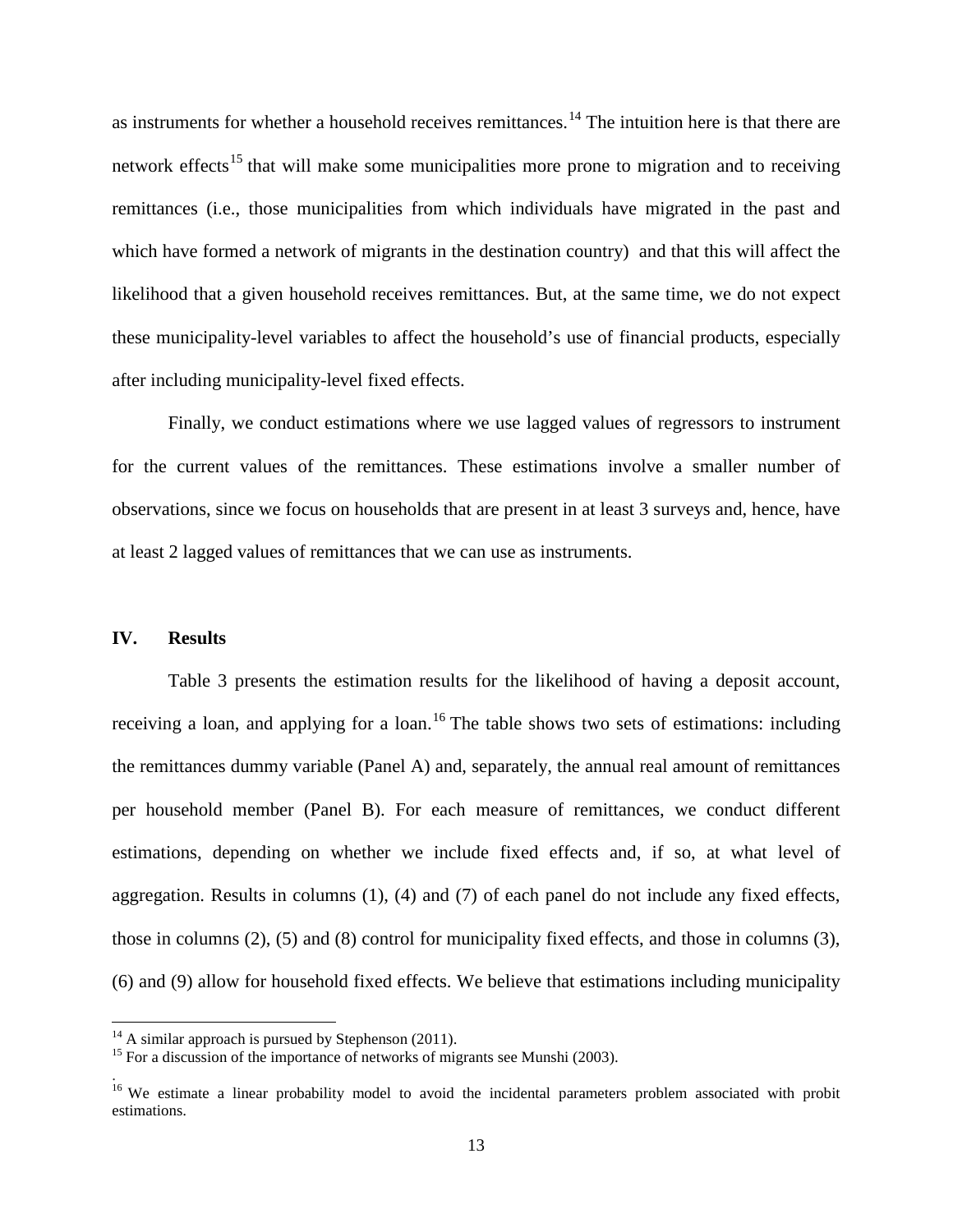and households effects help mitigate concerns about biases resulting from omitted variables driving the association between remittances and the use of deposits and loans.

Columns (1)-(3) in both panels show the estimation results for the impact of remittances on the likelihood that a household has a deposit account. The results indicate that in all model specifications both the remittances dummy and the annual amount of remittances per household member are statistically significant and positive. Furthermore, both variables have economically large effects. Based on column (3), we find that receiving remittances increases the probability that the household will have a deposit account by 11 percentage points. Furthermore, an additional colon per household member in annual remittances raises the likelihood of having an account by close to 9 percentage points. These effects are sizeable considering that in the sample 19 percent of households have deposit accounts.

As expected, *Adults average education* and *average age of adults* have a positive and significant impact on the likelihood that the household owns a bank account across specifications. On the other hand, the number of adults and the percentage of female members are primarily significant once we include household fixed effects.

The results for the likelihood of receiving a loan from a formal financial institution are shown in columns (4)-(6) in both panels. In contrast with the previous results, the remittances variables are generally not significant. These results could be driven by the fact that there are potentially two opposing effects of remittances on credit: (1) remittances can be used as an informal type of collateral or as a means to provide information on households' income that might make financial institutions more willing to provide credit; and (2) remittances may help relax households' credit constraints and, hence, could reduce their demand for credit. Thus, these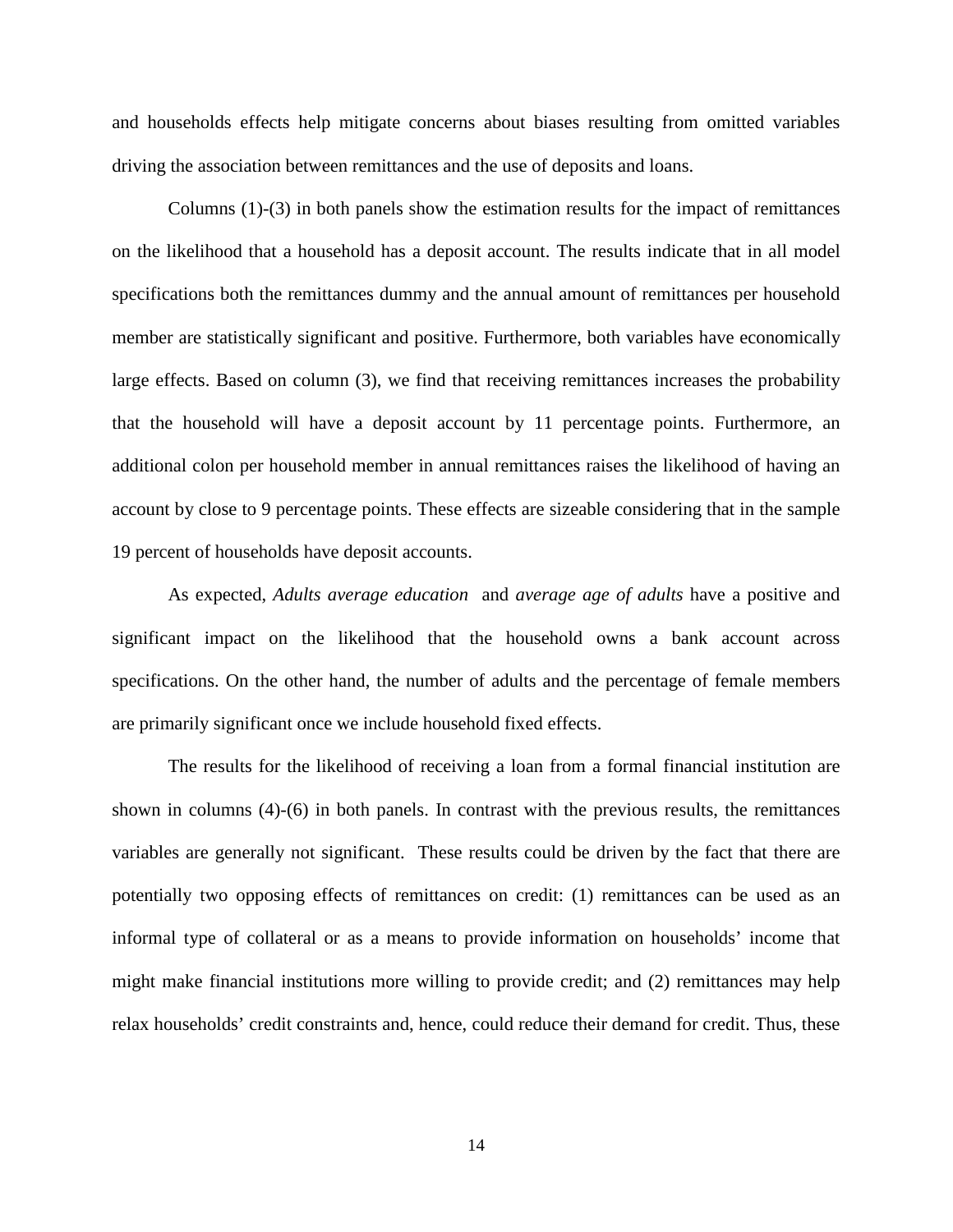two effects may well be counteracting each other, causing remittances to be generally insignificant.

We find evidence in indicating that *Adults average education* has a positive and significant influence on the probability of receiving a loan. This result holds in all model specifications, except the one that includes household fixed effects. The share of female adults tends to have negative effect on the likelihood of receiving a loan. On the other hand, the higher share of dependents (i.e., members below 18 years of age), the higher the likelihood of receiving a loan.

Columns (7)-(9) in both panels of Table 3 show that remittances tend to reduce the demand for credit from financial institutions. This is consistent with the notion that remittances might help relax households' credit constrains, lowering their demand for loans. However, the coefficients on the remittances dummy and on the annual amount of remittances received are not significant. *Adults average education* and *the share of dependents* typically have a positive and significant effect on the likelihood that the household requested a loan. On the other hand, the percentage of female adults has a negative impact on this probability.

Even though estimations in Table 3 try to address concerns about endogeneity by including fixed effects to control for omitted variables, as mentioned above, these results could still be biased due to reverse causation (i.e., the use of banking services driving the likelihood that a household receives remittances). The presence of financial institutions may cause higher remittance flows, either because financial inclusion allows people to finance migration, and hence increases migration flows and remittances, or because financial inclusion is associated with lower costs of receiving remittances and, hence, a greater propensity to do so. Neither of these seems to be a first order concern. Financial institutions in El Salvador are an unlikely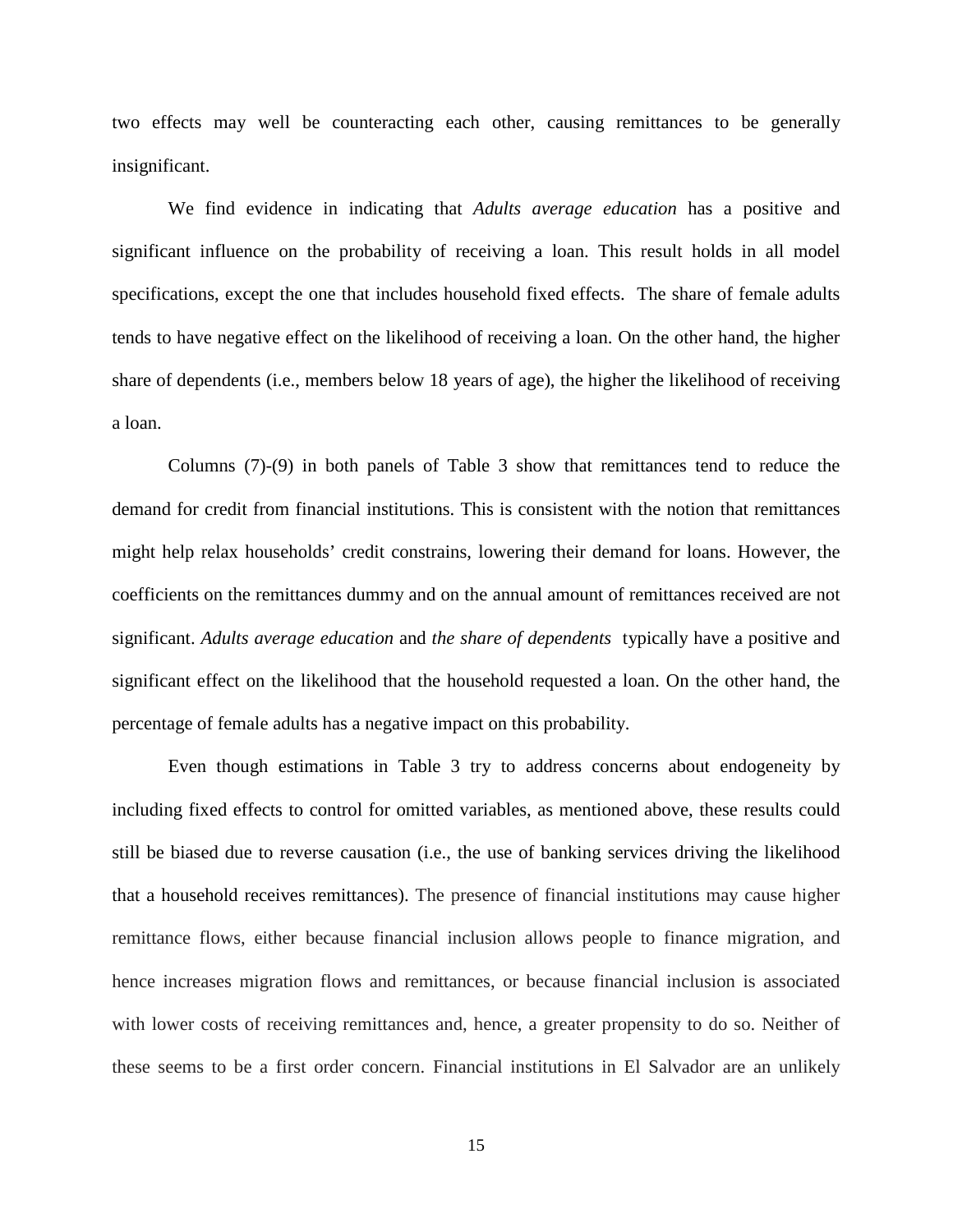source of credit to finance migration. While access to financial services might facilitate receipt of remittances, the primary channel is from migration to financial inclusion.<sup>[17](#page-17-0)</sup> Nevertheless, to try to assuage concerns about endogeneity, we run 3 sets of instrumental variables (IV) regressions. First, we use as instruments municipality-level weighted averages of economic conditions in US states where Salvadoran migrants reside. In particular, we focus on the real GDP per capita and the median household income across the US states that are destinations for El Salvador migrants. Second, we consider the municipality percentage of households that receive remittances and the annual average amount received per household member at the municipality as instruments for whether a household receives remittances. Finally, we report estimations where we use lagged values of remittances as instruments for the current value of this variable.

For all IV estimations, we report results focusing on the remittances dummy variable as opposed to the remittances amount per household member for two reasons. First, we want to reduce the number of tables we report and we have found that the results are qualitatively the same regardless of which remittances variable we focus on. Second, we expect the remittances amount per household variable to be more prone to measurement error which could lead to estimation biases. In other words, we expect households to adequately report whether they receive remittances or not, but we anticipate more measurement error when it comes to questions about remittances amounts. Nevertheless, all IV results using the remittance amount variable are available upon request.

Table 4, Panel A presents the results of the first stage estimations where the likelihood of receiving remittances is instrumented with the weighted average of real GDP per capita and/or

<span id="page-17-0"></span><sup>&</sup>lt;sup>17</sup> We checked this by running a regression where we replace the remittance dummy for a dummy which equals one for households with at least a member that is residing overseas. The results are nearly identical when we include the dummy for whether the household has a migrant member in place of the dummy for whether it receives remittances. Thus, the effect on the use of deposit accounts appears to be driven by migration, which causes remittance flows. These results are available upon request.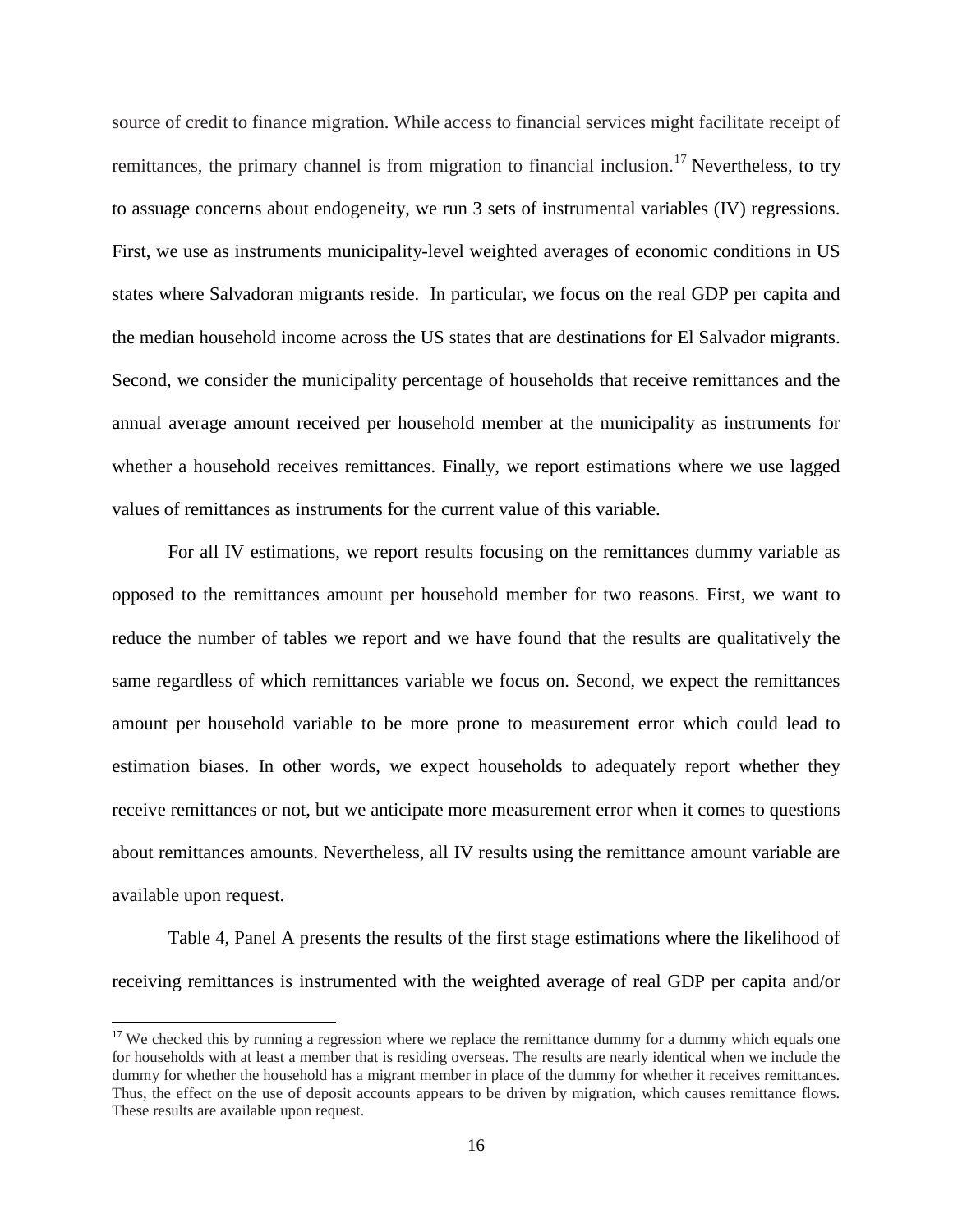the real median household income for US states where Salvadoran migrants reside. We use these instruments separately and jointly. In this table, the size of the Cragg-Donald F-statistics exceeds the Stock and Yogo (2005) critical values, indicating that we do not have a weak instruments problem.

We find that GDP per capita in US states has a positive effect on the likelihood that the household receives remittances (Table 4. Panel A columns (1), (4) and (7)) when this variable is included on its own. Furthermore, the median household income across US states has a positive impact on the likelihood that the household receives remittances (Table 4 Panel A columns (2), (5), and (8)). Table 4 Panel B show the second stage estimations where we instrument the likelihood of receiving remittances. We use the municipality level weighted GDP per capita for US states where migrants reside and the corresponding median household income individually and jointly as instruments. Because the instruments are defined at the municipality level, we control for municipality fixed effects to isolate the effect of the instruments from other omitted municipality characteristics. The overidentification tests reported in both panels suggest that economic conditions in US states where Salvadoran migrants reside are valid instruments (i.e., we cannot reject exogeneity of the other instrument conditional on one instrument being exogenous).

We find that our main results are robust to controlling for the potential endogeneity of remittances. Namely, while remittances have a positive effect on the likelihood that a household has a deposit account, it does have a statistically robust impact on the likelihood of applying for and receiving a loan.

In Table 5, we present results from IV estimations using the percentage of household that receive remittances and the annual average amount received per household member at the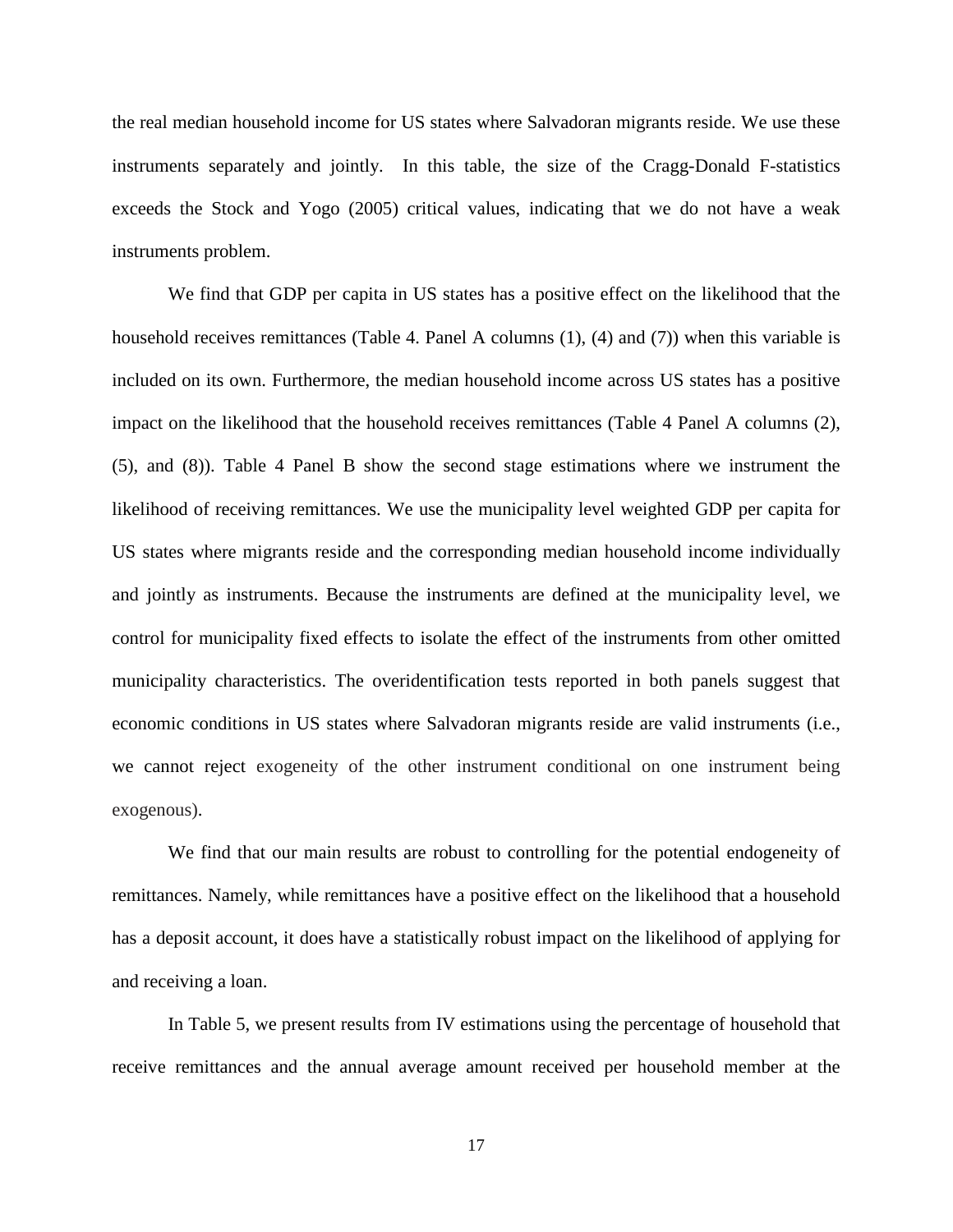municipality level as instrument for whether a household receive remittances. Panel A show first-stage estimations and Panel B show the second stage results. The Craig-Donald tests in Panel A allow us to reject the null that the proposed instruments are weak. The second stage overidentification tests reported in panel B indicate that our second stage is overidentified. Consistent with results reported so far, Table 5, panel B results indicate that remittances have a positive impact on the likelihood that the household has a deposit account but have no effect on the loan variables.

Finally, in Table 6 we show IV results where we use first and second lagged values of remittances to instrument for this variable. In this estimations, we focs only on households that appear in at least 3 of the four surveys included in our dataset, hence the number of observations is smaller. Panel A, first stage results indicate that lagged values of remittances are good predictors of future values of this variable. At the same time, Panel B second stage results are consistent with previous findings that remittances are positively correlated with the likelihood that the household has a deposit account but are not correlated with loan outcomes for the household.

#### **V. Conclusions**

As the importance of remittances for developing countries has grown, a sizeable literature has flourished examining the impact of remittances on various aspects of countries' development. An issue which has received little attention is the effect of remittances on financial inclusion. This issue is important given the growing evidence that financial inclusion has many beneficial effects for households.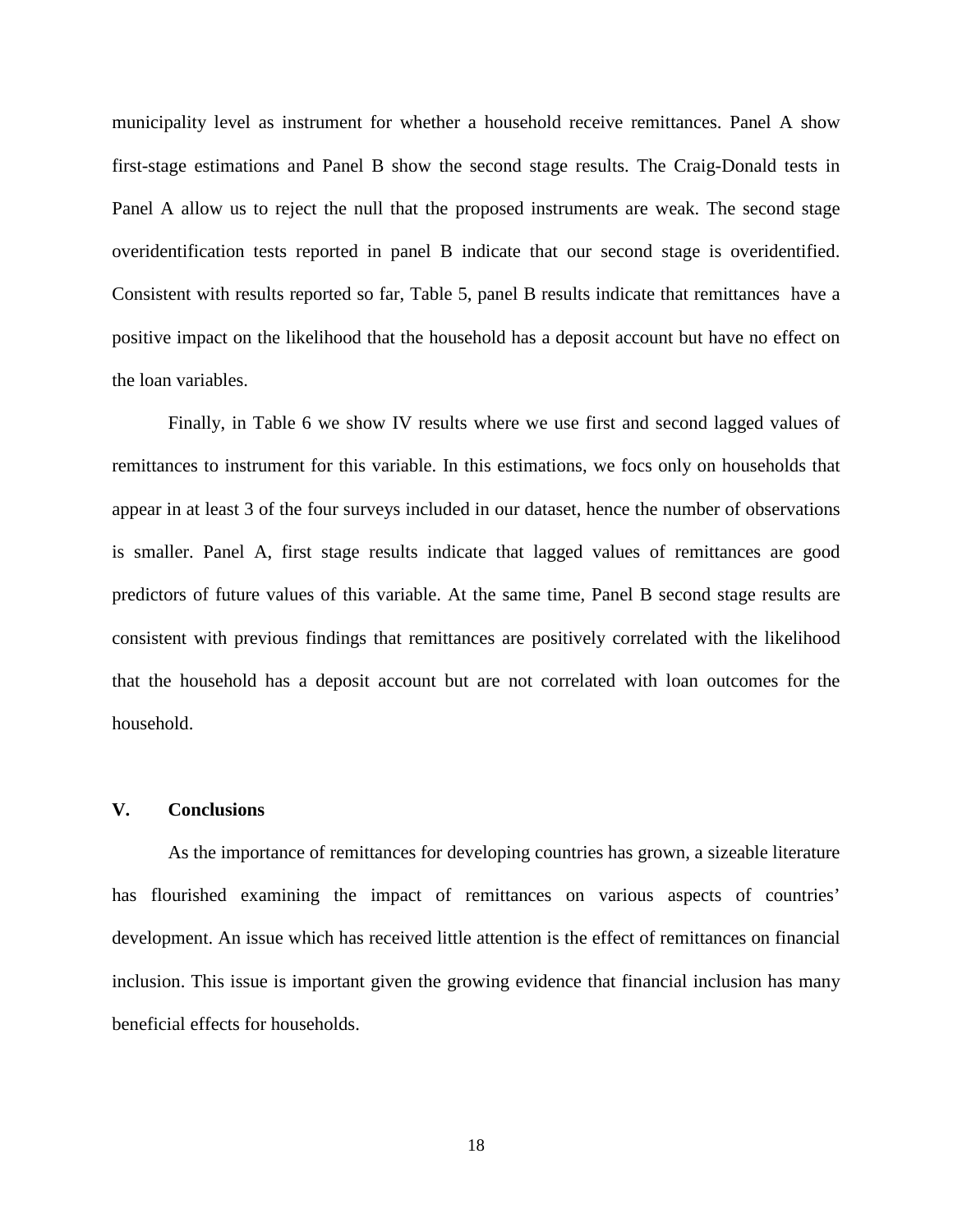This study examined the impact of remittances on financial inclusion using data from a four-wave rural household survey for El Salvador. In particular, we analyzed the impact of remittances on the likelihood that households use financial services such as deposit accounts and loans. Overall, we find that remittances have a positive impact on financial inclusion by promoting the use of deposit accounts. These results hold controlling for unobserved household characteristics and using instrumental variables regressions to correct for the potential endogeneity of remittances. On the other hand, remittances do not have a significant effect on credit from formal financing institutions. Hence, we conjecture that by relaxing credit constraints, remittances might reduce the need for external financing by financial institutions, while at the same time increasing the demand for savings instruments.

There are a number of potential avenues for future research. First, it would be interesting to analyze the extent to which remittance recipients that have accounts, actively use these accounts to save and manage their daily transactions. Second, it would be important to go deeper into the reasons why those that receive remittances do not seem to have a higher demand for credit. In particular, it would be useful to analyze whether indeed this is due to the fact that remittances relax credit constraints or because the credit products offered to remittance recipients are not considered adequate by this population. We leave these research questions for future work.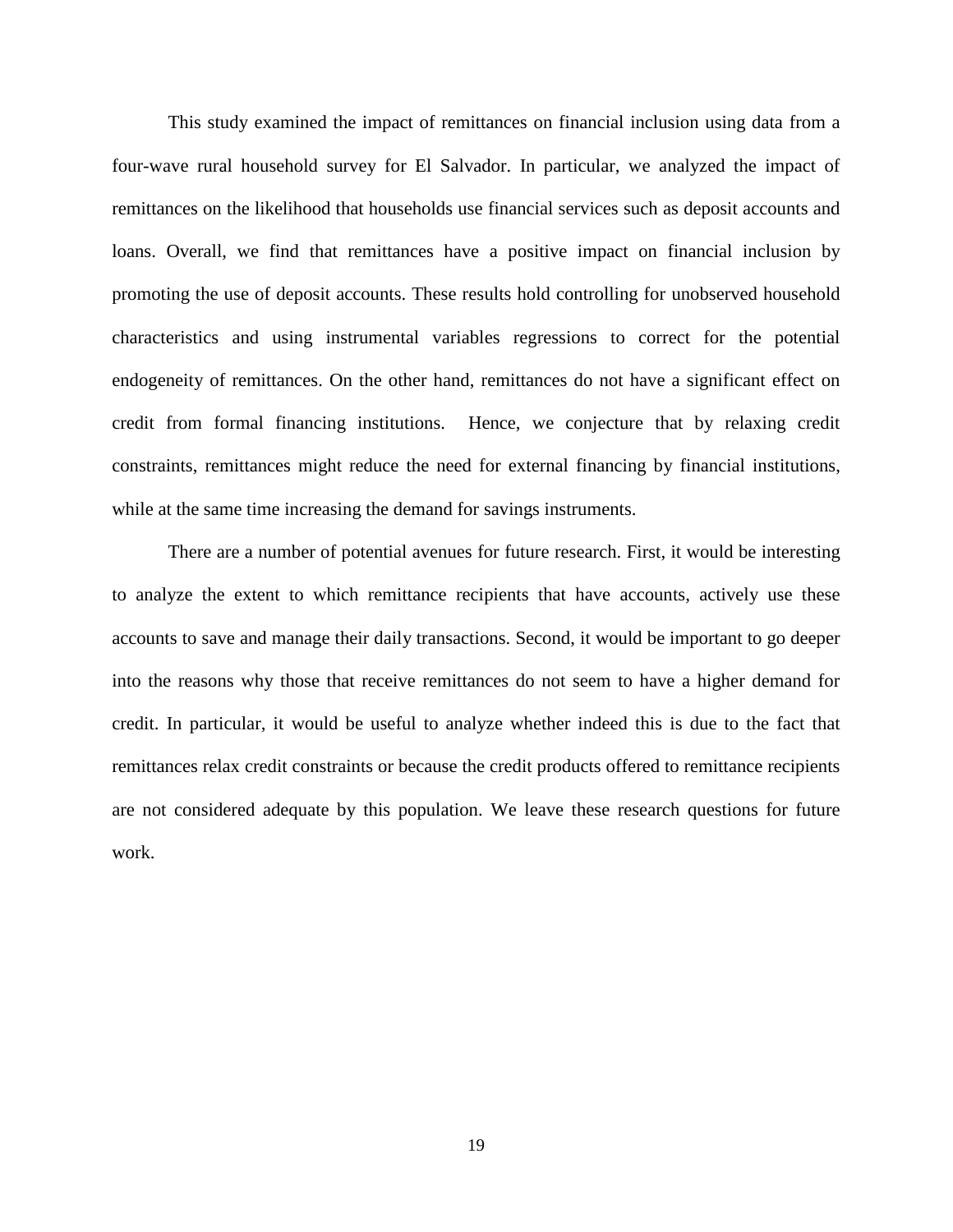## **References**

- Acosta, P., Fajnzylber, P., Lopez, H., (2007). The impact of remittances on poverty and human capital: Evidence from Latin American household surveys. International remittances and the household: Analysis and review of global evidence. World Bank Policy Research Working Paper 4247.
- Adams, R., (1992). The impact of migration and remittances on inequality in rural Pakistan. *Pakistan Development Review* 31, 1189-203.
- Adams, R., (2004). Remittances and poverty in Guatemala. World Bank Policy Research Paper 3418.
- Adams, R., (2006). Remittances and poverty in Ghana. World Bank Policy Research Paper 3838.
- Adams, R., Page, J., (2005). Do international migration and remittances reduce poverty in developing countries? *World Development* 32, 1645-1669.
- Aggarwal, R., Demirgüç-Kunt, A., Martínez Pería, M.S., (2011). Do remittances promote financial development? *Journal of Development Economics* 96 (2), 255-264.
- Amuedo-Dorantes, C., Pozo, S., (2010). When do remittances facilitate asset accumulation? The importance of remittance income uncertainty. Mimeo.

[http://homepages.wmich.edu/~pozo/research%20papers/Asset\\_accumulation\\_May%207\\_](http://homepages.wmich.edu/~pozo/research%20papers/Asset_accumulation_May%207_) %202010.pdf

- Amuedo-Dorantes, C., Sainz, T., Pozo, S., (2007). Remittances and healthcare expenditure patterns of population in origin communities: Evidence from Mexico. INTAL-ITD Working paper 25.
- Aportela, F., (1999). Effects of financial access on savings by low-income people. MIT Department of Economics Dissertation Chapter 1.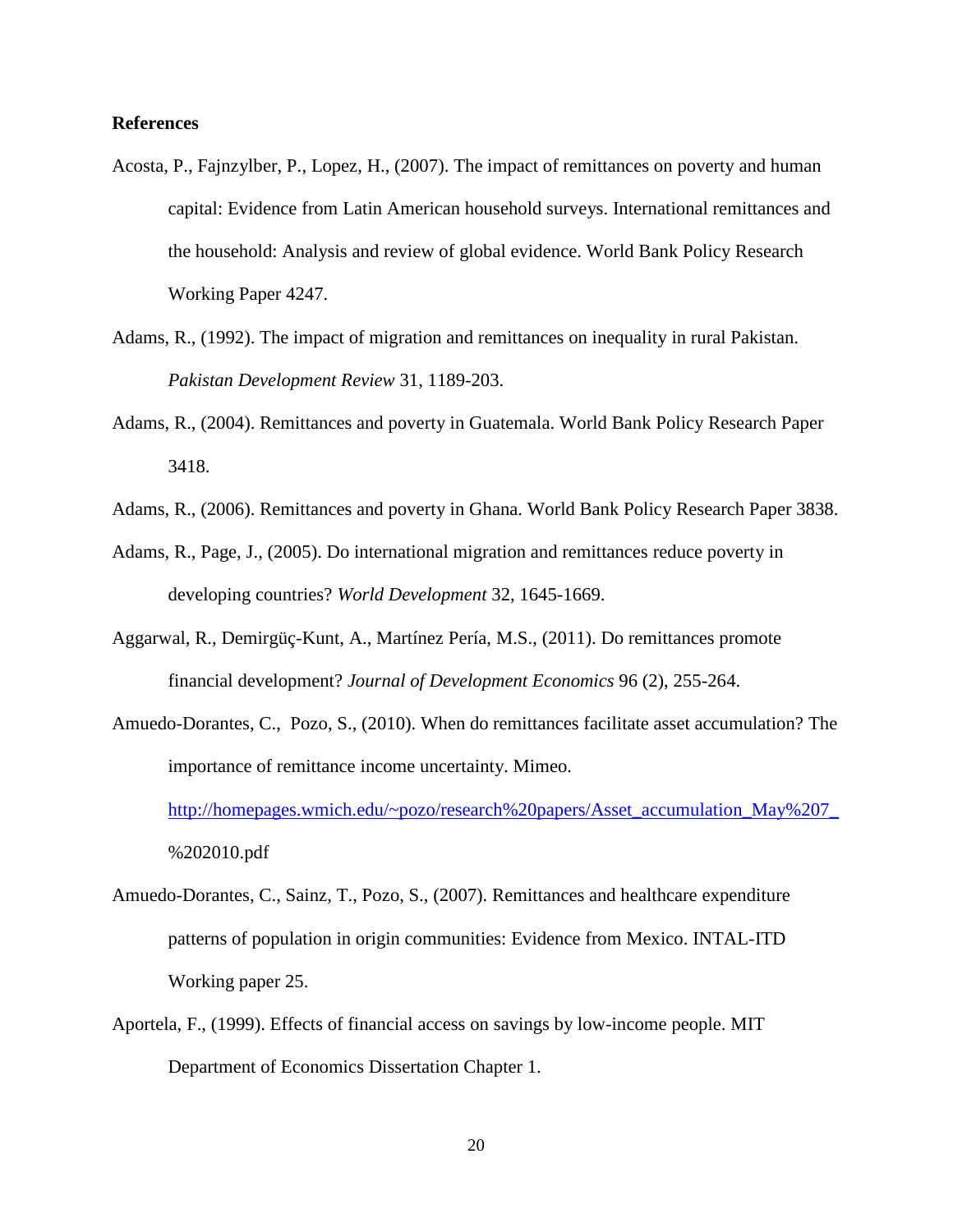- Ashraf N., Aycinena, C., Martinez, A., Yang, D., (2010a). Remittances and the problem of control: A field experiment among migrants from El Salvador. Mimeo.
- Ashraf, N., Karlan, D., Yin, W., (2010b). Female empowerment: Further evidence from a commitment savings product in the Philippines. *World Development* 28 (3), 333-344.
- Banerjee, A., Duflo, E., Glennerster, R., Kinnan, C., (2010). The miracle of microfinance? Evidence from a ramdomized evaluation. MIT.Bureau for Research and Economic Analysis of Development working paper 278.
- Barslund, M., Tarp, F., (2008). Formal and informal rural credit in four provinces of Vietnam. *Journal of Development Studies* 44, 485-503.
- Beck, T., Demirgüç-Kunt, A., Levine, R., (2004). Finance, inequality and poverty: Cross-country Evidence. NBER Working Paper 10979.
- Beck, T., Levine, R., Loayza, N., (2000). Financial intermediation and growth: Causality and causes. *Journal of Monetary Economics* 46, 31-77.
- Chami, R., Fullenkamp, C., (2012). Workers' remittances and economic development: realities and possibilities, in Maximizing the Development Impact of Remittances, New York: United Nations Conference on Trade and Development.
- Cox-Edwards, A., Ureta, M., (2003). International migration, remittances, and schooling: Evidence from El Salvador. *Journal of Development Economics* 72(2), 429-461.
- Davies, E., Lea, S., (1995). Student attitudes to student debt. *Journal of Economic Psychology* 16 (4), 663-679.
- Demirgüç-Kunt, A., López Córdova, E., Martínez Pería, M.S., Woodruff, C., (2011). Remittances and banking sector breadth and depth: Evidence from Mexico. *Journal of Development Economics* 95(2), 229-241.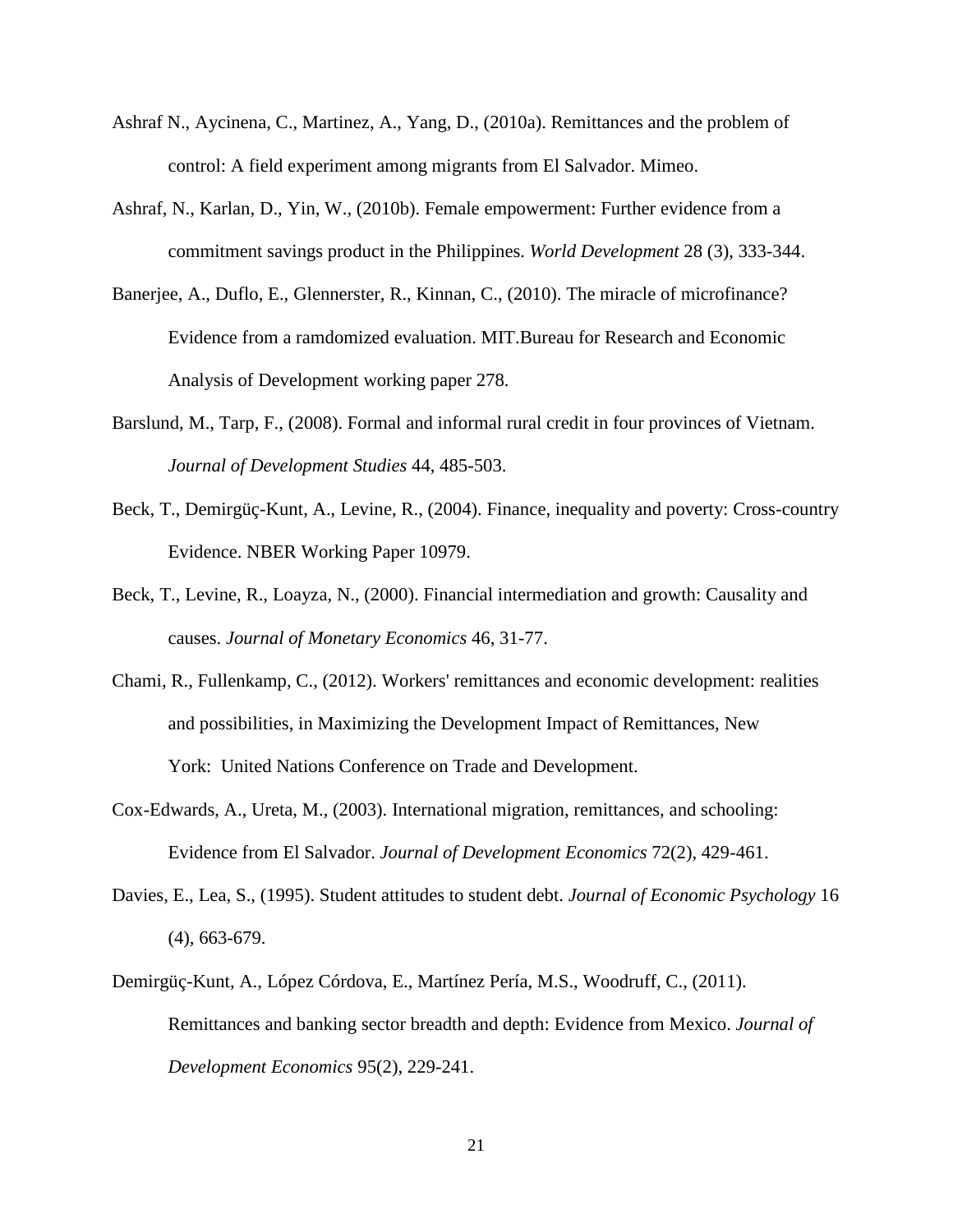- Dupas, P., Robinson, J., (2009). Savings constraints and microenterprise development: Evidence from a field Experiment in Kenya. National Bureau of Economic Research Working Paper 14693.
- Dustmann, C., Kirchkamp, O., (2002). The optimal migration duration and activity choice after remigration. *Journal of Development Economics* 67(2), 351-72.
- Fuentes, J., (2001). Estructura competitiva del mercado bancario Salvadoreño en la década de los noventa. Reserve Central Bank of El Salvador, Economic and Financial Research Department.
- Giuliano, P., Ruiz-Arranz, M., (2009). Remittances, financial development, and growth. *Journal of Development Economics* 90, 144-152.
- Goldin, C., Polacheck, S., (1987). Residual Differences by Sex: Perspectives on the Gender Gap in Earnings. *American Economic Review* 77, 143-51.
- Griskevicius, V., Tybur, J., Ackerman, J., Delton, A., Robertson, T., White, A., (2012). The financial consequences of too many men: Sex ratio effects on saving, borrowing and spending. *Journal of Personality and Social Psychology* 102(1), 69-80.
- Gupta, S., Pattillo, C., Wagh, S., (2009). Effect of remittances on poverty and financial development in Sub-Saharan Africa. World Development 37(1), 104-115.
- Hanson, G., Woodruff C., (2003). Emigration and educational attainment in Mexico. Mimeo, University of California at San Diego.
- Hildebrandt, N., McKenzie, D., (2005). The effects of migration on child health in Mexico. *Economia: Journal of the Latin American and Caribbean Economic Association* 6, 257- 289.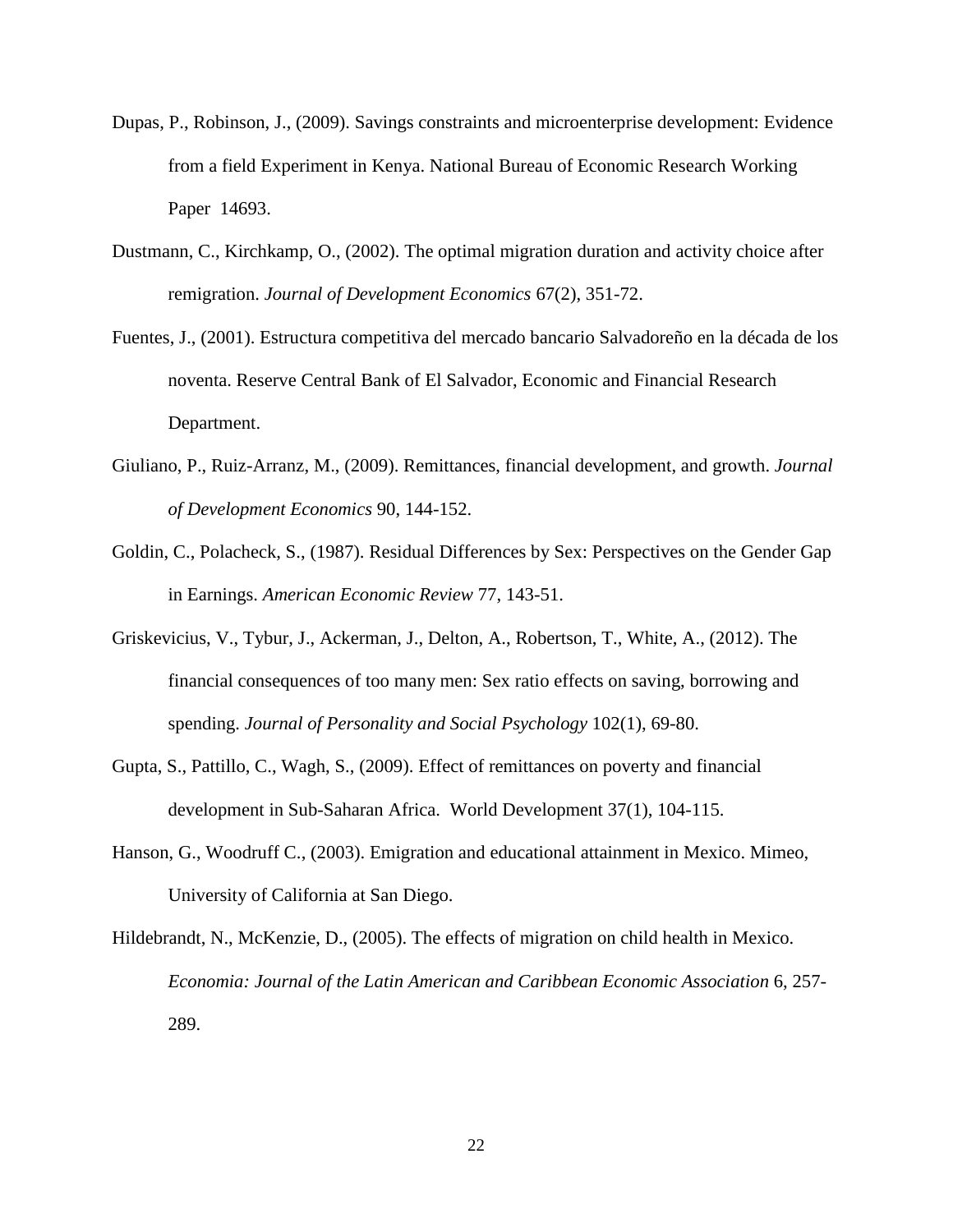- Kanaiaupuni, S., Donato, K., (1999). Migradollars and mortality: The effects of migration on infant survival in Mexico. *Demography* 36 (3), 339-353.
- Karlan, D., Zinman, J., (2010). Expanding credit access: Using randomized supply decisions to estimate the impacts*. Review of Financial Studies* 23 (1), 433-464.
- Khandker, S., (2005). Microfinance and poverty: Evidence using panel data from Bangladesh. *World Bank Economic Review* 19(2), 263-286.
- Kiiza, B., Pederson, G., (2002). Household financial savings mobilization: Empirical evidence from Uganda. *Journal of African Economies* 10(4), 390-409.
- King, R., Levine, R., (1993). Finance and growth: Schumpeter might be right. *Quarterly Journal of Economics* 108, 717-737.
- Kochar, A. (1997). An empirical investigation of rationing constraints in rural credit markets in India*. Journal of Development Economics* 53(2), 339–371
- Lopez Cordova, E., Tokman R. A.,Verhoogen E.A., (2005). Globalization, migration, and development: The role of remittances. *Economía* 6 (1), 217-256.
- Massey, D., Parrado, E., (1998). International migration and business formation in Mexico. *Social Science Quarterly* 79 (1), March.
- McKenzie, D., Rapoport, H., (2007). Network effects and the dynamics of migration and inequality: Theory and evidence from Mexico. *Journal of Development Economics* 84(1), 1-24.
- Mesnard, A., (2004). Temporary migration and capital market imperfections. *Oxford Economic Papers* 56, 242-62.

Mincer, J., (1974). *Schooling, Experience, and Earnings*. Columbia University Press: New York.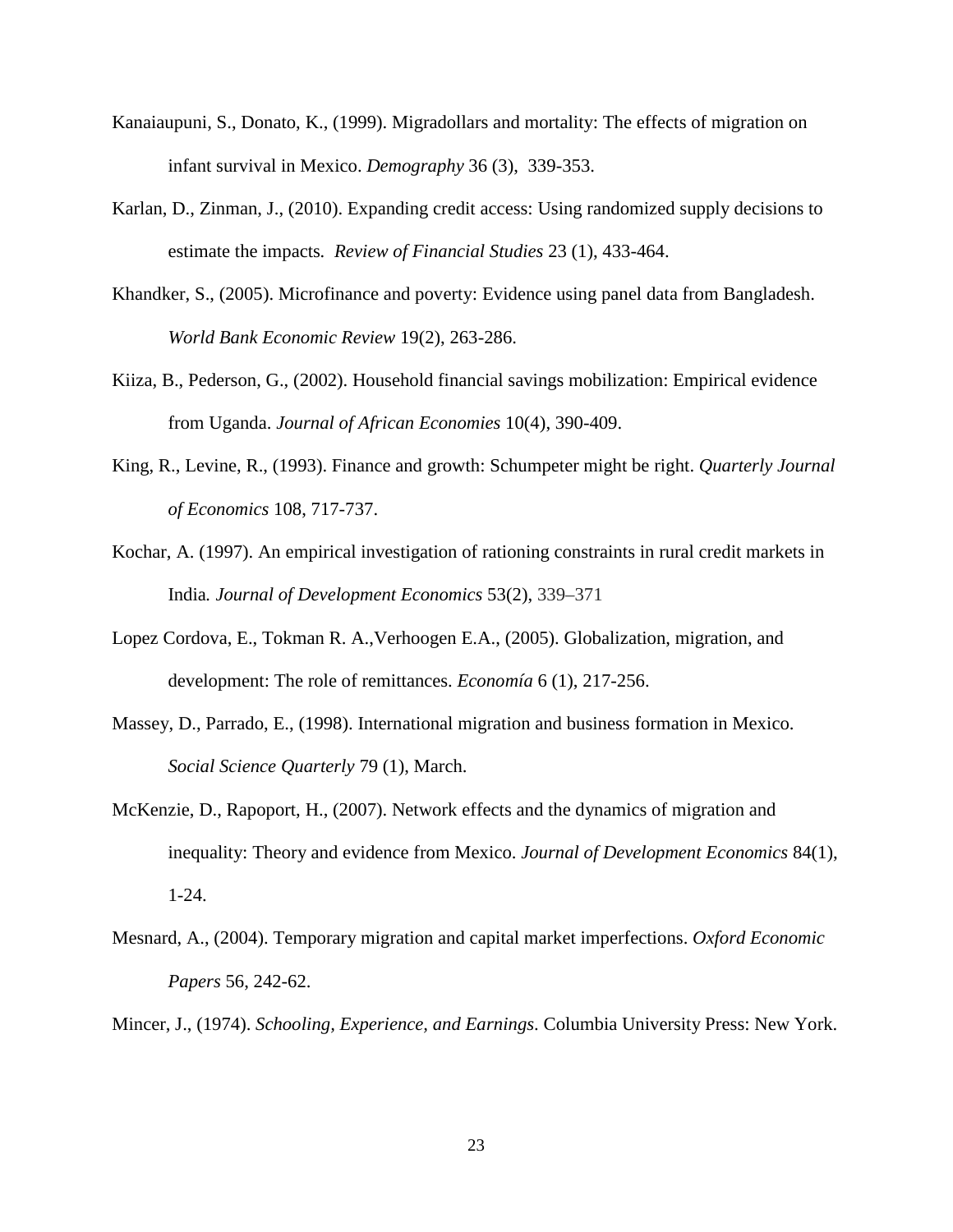- Mincer, J., Polacheck, S., (1974). Family investments in human capital: earnings of women. *Journal of Political Economy* 82, 76-108.
- Mundaca, G., (2009). Remittances, financial markets development and economic growth: The case of Latin America and Caribbean. *Review of Development Economics* 13 (2), 288- 303.
- Munshi, K., (2003). Networks in the modern economy: Mexican migrants in the U.S. labor market. *Quarterly Journal of Economics* 118 (2), 549–599.
- Orrenius,P., Zavodny, M., Cañas, J., Coronado, R. (2010). Do remittances boost economic development? Evidence from Mexican States. Research Department Working Paper 1007. Federal Reserve Bank of Dallas.

http://www.dallasfed.org/assets/documents/research/papers/2010/wp1007.pdf

- Pal, S. (2002). Household sectoral choice and effective demand for rural credit in India. *Applied Economics*, 34(14), 1743-1755.
- Pitt, M., Khandker, S., (1998). The impact of group-based credit on poor households in Bangladesh: Does the gender of participants matter? *Journal of Political Economy*  106(5), 958–96.
- Rapoport, H., Docquier, D., (2006). The economics of migrants' remittances. In S. Kolm and J. Mercier Ythier, eds. *Handbook of the Economics of Giving, Altruism and Reciprocity*, Amsterdam: North Holland, Vol. 2, Chap. 17.
- Roodman, D., Morduch, J., (2009). The impact of microcredit on the poor in Bangladesh: Revisiting the evidence. Center for Global Development Working Paper Number, August. http://www.cgdev.org/files/1422302\_file\_Roodman\_Morduch\_Bangladesh.pdf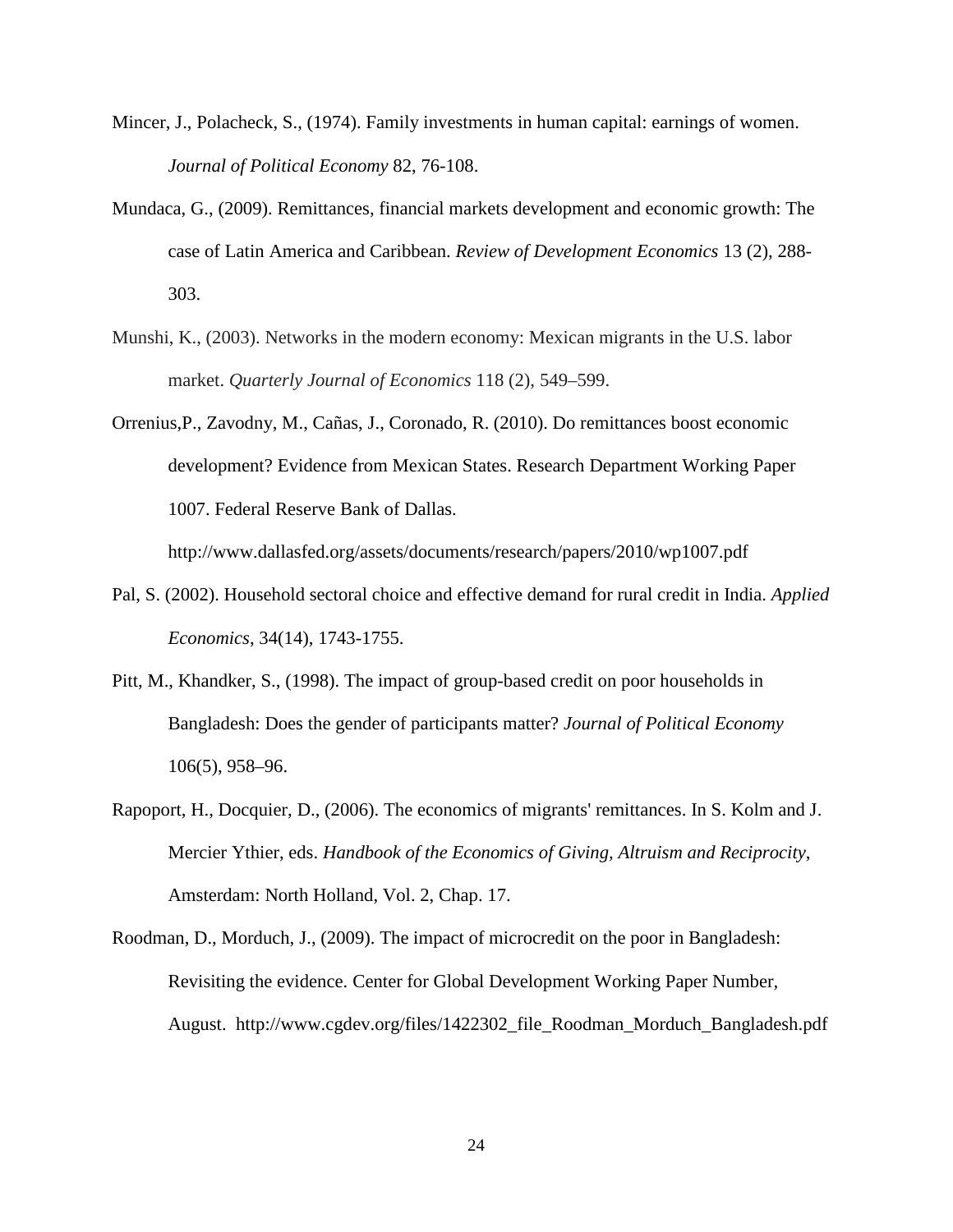- Stephenson, A.V., (2011). The effects of outside income on household behavior: The case of Remittances in Jamaica. *Economics Dissertations.* Paper 79. Georgia State University.
- Stock, J., Yogo, M., (2005). Testing for weak instruments in linear IV regression, In J.H. Stock and D.W.K. Andrews (eds), *Identification and Inference for Econometric Models: Essays in Honor of Thomas J. Rothenberg*, Cambridge University Press.
- Taylor, J.E., Wyatt, T.J., (1996). The shadow value of migrant remittances, income, and inequality in a household-farm economy. *Journal of Development Studies* 32, 899-912.
- Taylor, J.E., Mora, J., Adams, R., Lopez-Feldman, A., (2005). Remittances, inequality, and poverty: Evidence from rural Mexico. Mimeo, University of California.
- Woodruff, C., (2007). Mexican microenterprise investment and employment: The role of remittances. *Integration and Trade* 27, July-December.
- Woodruff, C., Zenteno, R., (2001). Remittances and micro-enterprises in Mexico. Mimeo. University of California San Diego.
- Woodruff, C., Zenteno, R., (2007). Migration networks and microenterprises in Mexico. *Journal of Development Economics* 82, 509-528.
- Yang, D., (2006). Why do migrants return to poor countries? Evidence from Philippine migrants' responses to exchange rate shocks. *Review of Economics and Statistics* 88, 715-735.
- Yang, D., (2008). International migration, remittances, and household investment: Evidence from Philippine migrants' exchange rate shocks, *Economics Journal* 118, pp. 591-630.
- Yang, D., Martinez, C., (2005). Remittances and poverty in migrants' home areas: Evidence from the Philippines. In C. Ozden and M. Schiff, eds. *International Migration, Remittances, and the Brain Drain*, World Bank.

Zeller, M., (1995). The demand for financial services by rural households: conceptual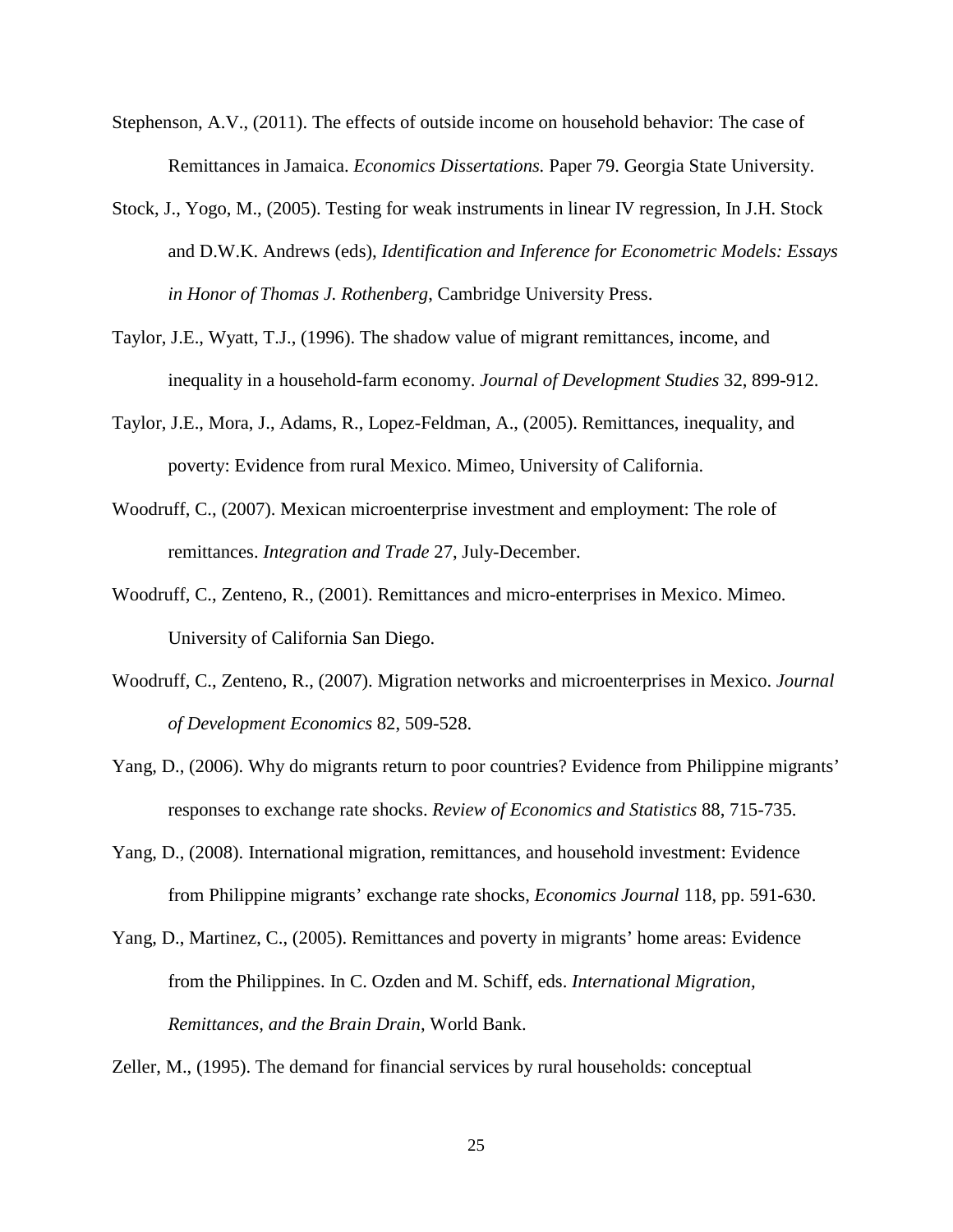framework and empirical findings. *Quarterly Journal of International Agriculture* 34(2): 149-170.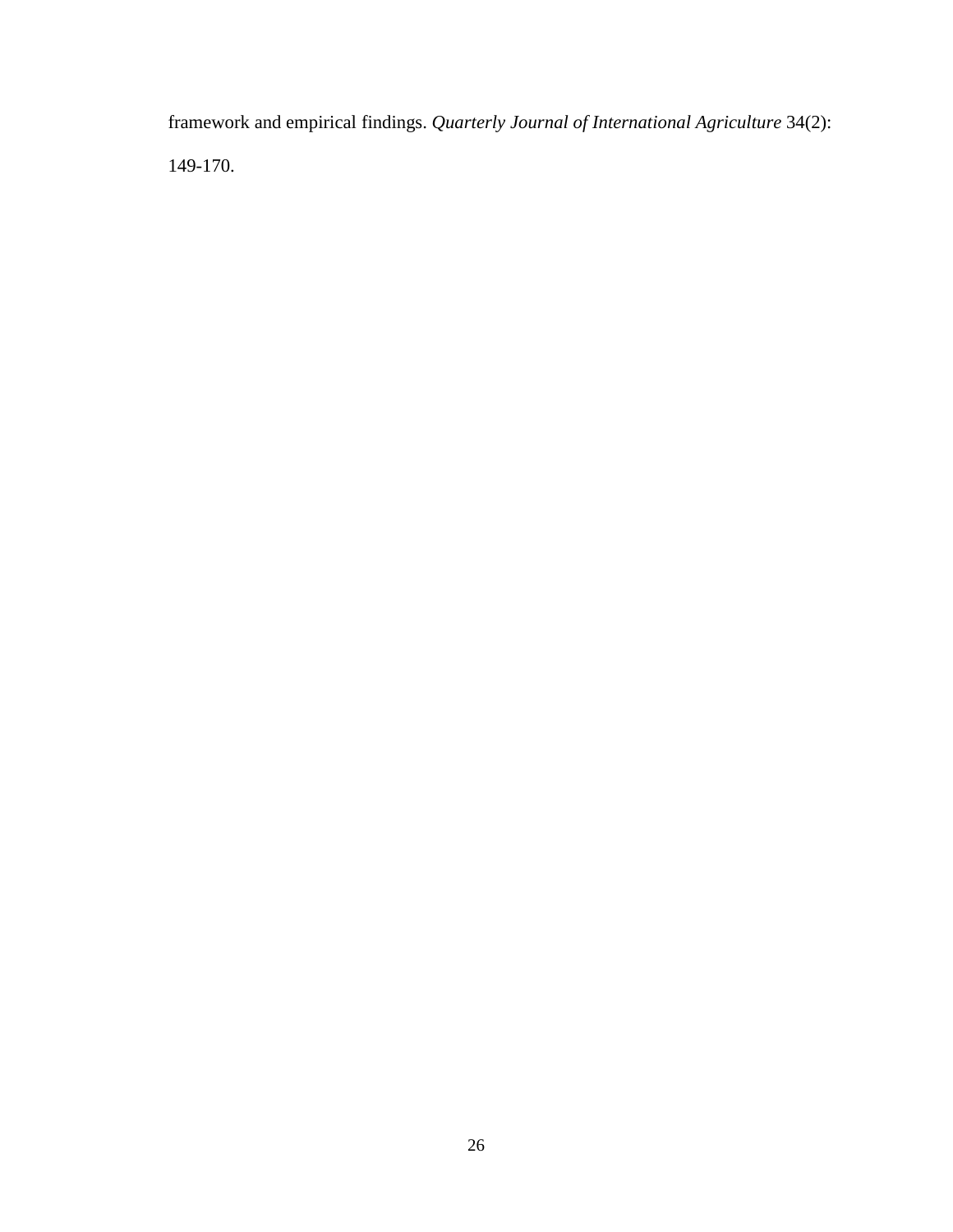| Year | Credit to private sector<br>to GDP $(\%)$ | Demand and term<br>deposits to GDP $(\%)$ | Number of<br>institutions |
|------|-------------------------------------------|-------------------------------------------|---------------------------|
| 1991 | 23.4                                      | 23.8                                      | 13                        |
| 1992 | 27.5                                      | 25.7                                      | 13                        |
| 1993 | 27.7                                      | 28.4                                      | 13                        |
| 1994 | 30.9                                      | 31.1                                      | 17                        |
| 1995 | 34.8                                      | 29.9                                      | 21                        |
| 1996 | 36.9                                      | 31.3                                      | 21                        |
| 1997 | 40.3                                      | 32.6                                      | 18                        |
| 1998 | 41.9                                      | 33.2                                      | 17                        |
| 1999 | 43.8                                      | 34.4                                      | 16                        |
| 2000 | 41.4                                      | 34.0                                      | 15                        |
| 2001 | 39.0                                      | 36.0                                      | 14                        |

**Table 1: Financial system indicators for El Salvador**

Source: Central Bank of El Salvador and Financial System Superintendency of El Salvador.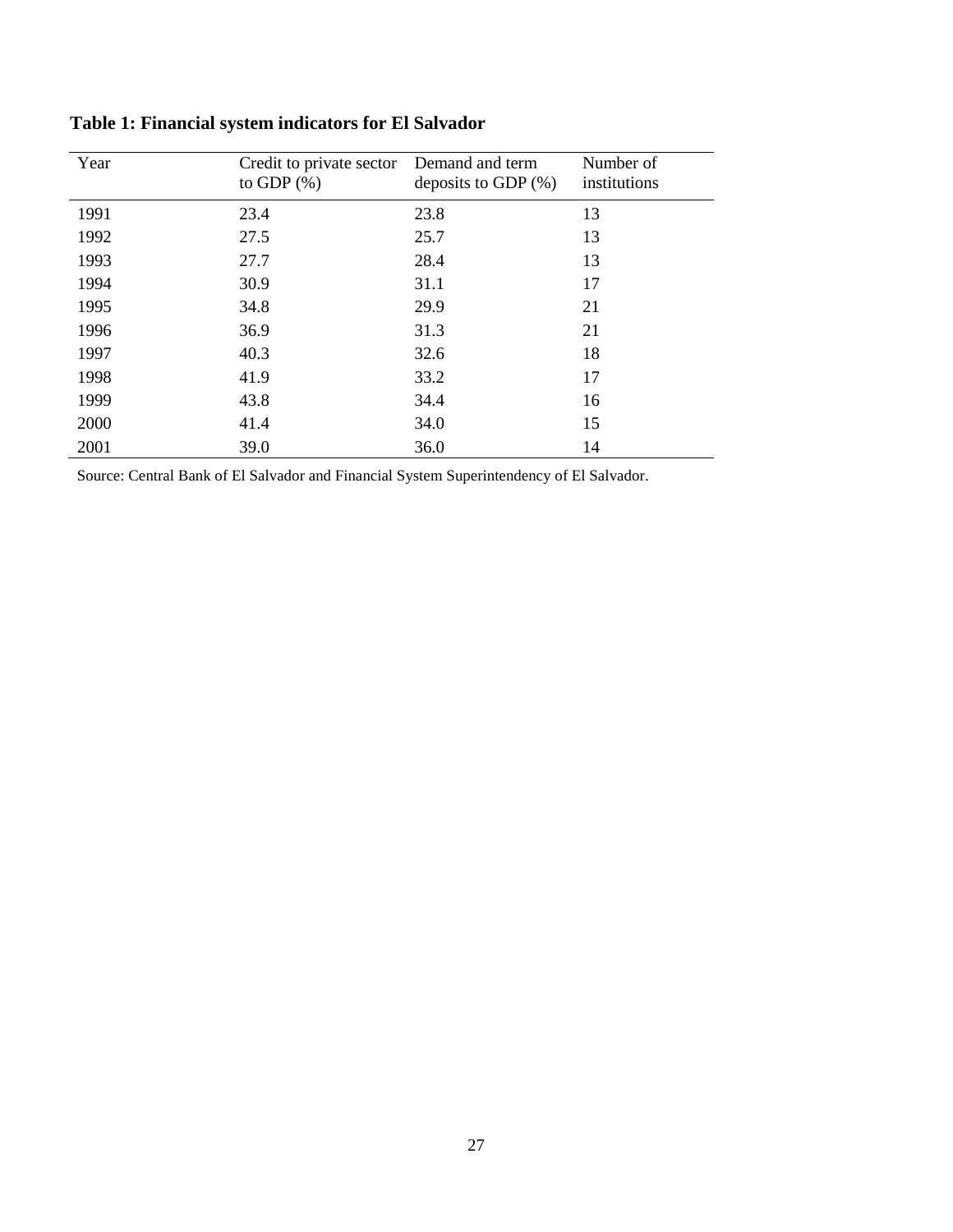| Table 2: Variable description and summary statistics |  |
|------------------------------------------------------|--|
|------------------------------------------------------|--|

| <b>Variable</b>                                                          | <b>Description</b>                                                                                                                                                                                                                                                                                                                                                                        | Obs. | <b>Mean</b> | Sd.   |
|--------------------------------------------------------------------------|-------------------------------------------------------------------------------------------------------------------------------------------------------------------------------------------------------------------------------------------------------------------------------------------------------------------------------------------------------------------------------------------|------|-------------|-------|
| Deposit account                                                          | Dummy variable. Equals one if the household has a<br>checking or savings account in a formal financial<br>organization.                                                                                                                                                                                                                                                                   | 2503 | 0.19        | 0.39  |
| Loan received                                                            | Dummy variable. Equals one if the household received a<br>loan from a formal financial institution in a given year.                                                                                                                                                                                                                                                                       | 2708 | 0.06        | 0.25  |
| Loan requested                                                           | Dummy variable. Equals one if the household requested<br>a loan from a formal financial institution in given year.                                                                                                                                                                                                                                                                        | 2717 | 0.07        | 0.26  |
| Remittances dummy                                                        | Dummy variable. Equals one if the household received<br>remittances from overseas in a given year.                                                                                                                                                                                                                                                                                        | 2741 | 0.20        | 0.40  |
| Remittances amount                                                       | Value of annual remittances per household member in<br>real terms (thousands of colones).                                                                                                                                                                                                                                                                                                 | 2708 | 0.34        | 1.03  |
| Adults average education                                                 | Average number of years of education of adults.                                                                                                                                                                                                                                                                                                                                           | 2742 | 3.51        | 2.73  |
| Share of female adults                                                   | Percentage of female adults in the household.                                                                                                                                                                                                                                                                                                                                             | 2748 | 0.50        | 0.18  |
| Number of adult members                                                  | Number of adult members in the household.                                                                                                                                                                                                                                                                                                                                                 | 2730 | 3.17        | 1.40  |
| Average age of adults                                                    | Average age of adults in the household                                                                                                                                                                                                                                                                                                                                                    | 2699 | 40.09       | 10.29 |
| Share of dependents                                                      | Percentage of household members below 18 years of age.                                                                                                                                                                                                                                                                                                                                    | 2281 | 0.49        | 0.17  |
| Real GDP pc in US<br>remittance-source states                            | Weighted average of real GDP per capita in US states<br>migrants reside. For every<br>Salvadoran<br>where<br>municipality $j$ and year $t$ the weighted GDP per capita is<br>constructed as follows: $\sum_{i}^{I} w_{ii} Real GDPpc_{it}$ , where i<br>represents US states and $w_{ji}$ is the percentage of migrants<br>from municipality $j$ that lives in US state $i$ .             | 2578 | 33.90       | 2.92  |
| Real median household<br>income in US remittance-<br>source states       | Weighted real median income in US states where<br>Salvadoran migrants reside. For every municipality $j$ and<br>year $t$ the weighted household income is constructed as<br>follows: $\sum_{i}^{I} w_{ii}$ <i>Median HH income<sub>it</sub></i> , where <i>i</i> represents<br>US states and $w_{ji}$ is the percentage of migrants from<br>municipality $j$ that lives in US state $i$ . | 2578 | 40.55       | 2.57  |
| % of households receiving<br>remittances per<br>municipality             | Percentage of household that receive remittances from<br>overseas in a given year per municipality.                                                                                                                                                                                                                                                                                       | 2621 | 0.20        | 0.24  |
| Municipality avg. per HH<br>member annual real<br>amount of remittances. | This variable shows the average by municipality and year<br>of the per household member annual real amount of<br>remittances (in thousands).                                                                                                                                                                                                                                              | 2621 | 0.45        | 0.82  |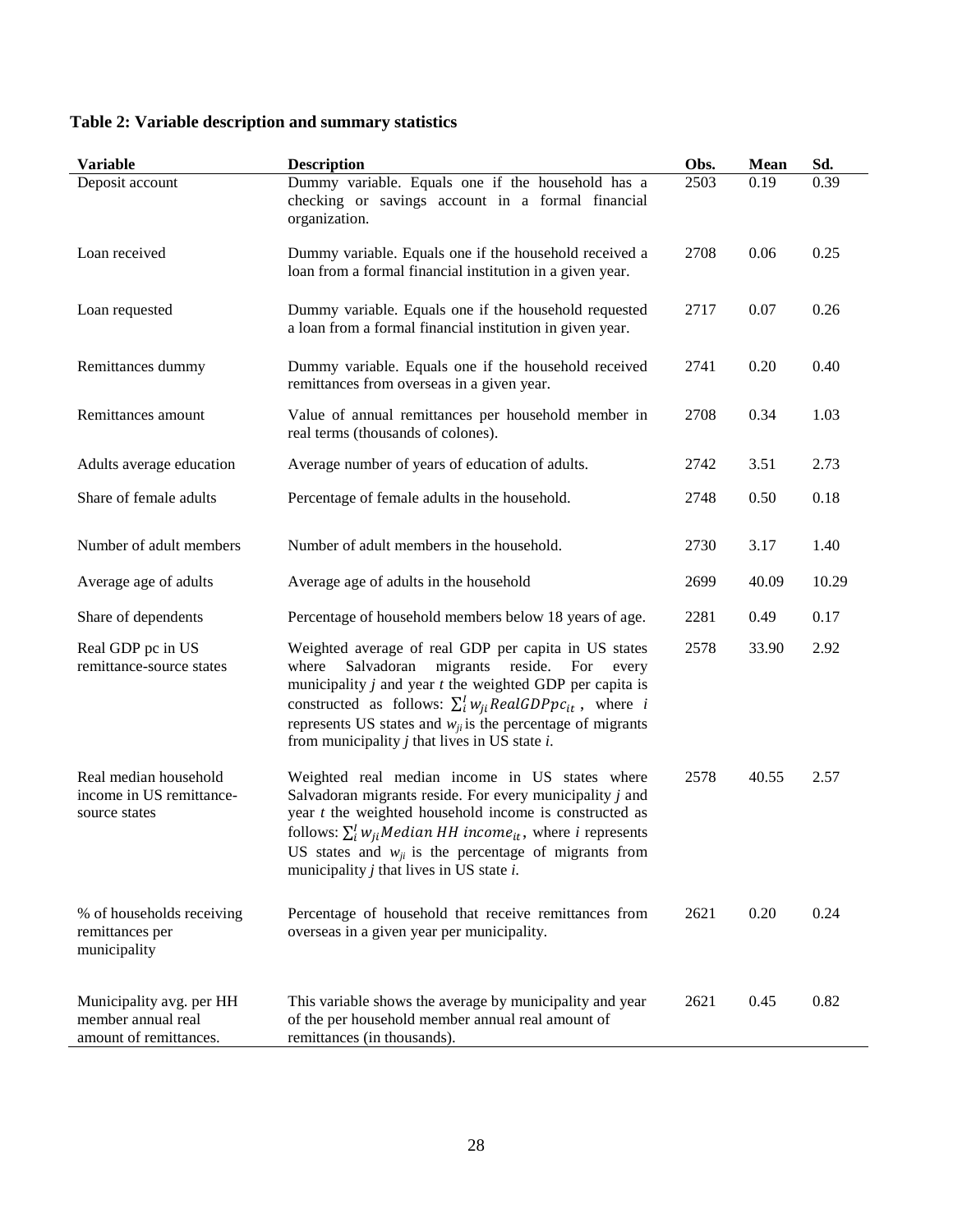# **Table 3. Estimations for the likelihood that the household has a deposit account, has or requested a loan from a financial institution.**

This table shows the results from the estimations of a linear probability model. In both Panel A and B, the dependent variables are Deposit account in columns (1)-(3), Loan received in columns (4)-(6), and Loan requested in columns (7)-(9). All dependent and independent variables are defined in Table 2. In Panel A, the variable *Remittances* is dummy for whether the household receives remittances from overseas, whereas in Panel B *Remittances* is the annual amounts per household member received in remittances from overseas. Robust t-statistics are shown in brackets. \*,\*\*, \*\*\* denote significance at 10, 5 and 1 percent, respectively.

| <b>Panel A.</b> Remittances: dummy for whether the household receives remittances from overseas in a given year |                |                 |                                                                                                                |                |                |                |                |                |                |  |
|-----------------------------------------------------------------------------------------------------------------|----------------|-----------------|----------------------------------------------------------------------------------------------------------------|----------------|----------------|----------------|----------------|----------------|----------------|--|
|                                                                                                                 |                | Deposit account |                                                                                                                |                | Loan received  |                |                | Loan requested |                |  |
|                                                                                                                 | (1)            | (2)             | (3)                                                                                                            | (4)            | (5)            | (6)            | (7)            | (8)            | (9)            |  |
| Remittances                                                                                                     | 0.120          | 0.108           | 0.111                                                                                                          | 0.009          | 0.002          | $-0.003$       | 0.005          | $-0.000$       | $-0.003$       |  |
|                                                                                                                 | $[4.96]$ ***   | $[3.97]$ ***    | $[3.30]$ ***                                                                                                   | [0.65]         | [0.14]         | $[-0.16]$      | [0.36]         | $[-0.03]$      | $[-0.13]$      |  |
| Adults avg. education                                                                                           | 0.045          | 0.044           | 0.021                                                                                                          | 0.009          | 0.009          | 0.004          | 0.009          | 0.007          | 0.005          |  |
|                                                                                                                 | $[12.53]$ ***  | $[10.24]$ ***   | $[2.58]$ ***                                                                                                   | $[3.62]$ ***   | $[3.16]$ ***   | [0.73]         | $[3.53]***$    | $[2.64]$ ***   | [0.92]         |  |
| Share of female adults                                                                                          | 0.070          | 0.093           | 0.180                                                                                                          | $-0.112$       | $-0.066$       | $-0.046$       | $-0.119$       | $-0.067$       | $-0.048$       |  |
|                                                                                                                 | [1.44]         | [1.63]          | $[2.52]$ **                                                                                                    | $[-3.77]$ ***  | $[-2.08]$ **   | $[-0.88]$      | $[-3.90]$ ***  | $[-2.06]$ **   | $[-0.93]$      |  |
| Number of adult members                                                                                         | $-0.000$       | 0.003           | 0.035                                                                                                          | 0.007          | 0.010          | 0.019          | 0.006          | 0.010          | 0.018          |  |
|                                                                                                                 | $[-0.00]$      | [0.42]          | $[2.72]$ ***                                                                                                   | [1.60]         | $[1.92]*$      | $[2.19]$ **    | [1.16]         | $[1.78]$ *     | $[2.08]$ **    |  |
| Average age of adults                                                                                           | 0.004          | 0.004           | 0.006                                                                                                          | $-0.001$       | $-0.000$       | $-0.001$       | $-0.001$       | $-0.001$       | $-0.001$       |  |
|                                                                                                                 | $[4.41]$ ***   | $[3.55]$ ***    | $[3.56]$ ***                                                                                                   | $[-1.36]$      | $[-0.40]$      | $[-0.53]$      | $[-1.56]$      | $[-0.88]$      | $[-0.68]$      |  |
| Share of dependents                                                                                             | $-0.022$       | $-0.049$        | $-0.084$                                                                                                       | 0.072          | 0.072          | 0.197          | 0.053          | 0.053          | 0.186          |  |
|                                                                                                                 | $[-0.39]$      | $[-0.75]$       | $[-0.79]$                                                                                                      | $[1.92]$ *     | $[1.81]*$      | $[2.38]$ **    | [1.33]         | [1.28]         | $[2.18]$ **    |  |
| Constant                                                                                                        | $-0.189$       | $-0.183$        | $-0.311$                                                                                                       | 0.062          | 0.016          | $-0.053$       | 0.093          | 0.052          | $-0.033$       |  |
|                                                                                                                 | $[-2.82]$ ***  | $[-2.32]$ **    | $[-2.62]$ ***                                                                                                  | [1.42]         | [0.32]         | $[-0.58]$      | $[1.97]**$     | [0.97]         | $[-0.36]$      |  |
| <b>Observations</b>                                                                                             | 2025           | 1924            | 1954                                                                                                           | 2200           | 2099           | 1964           | 2207           | 2106           | 1970           |  |
| Adj- $R^2$                                                                                                      | 0.110          | 0.159           | 0.059                                                                                                          | 0.015          | 0.056          | 0.033          | 0.014          | 0.059          | 0.004          |  |
| Municipalities fixed effects                                                                                    | N <sub>0</sub> | Yes             | N <sub>0</sub>                                                                                                 | N <sub>0</sub> | Yes            | N <sub>0</sub> | N <sub>o</sub> | Yes            | N <sub>o</sub> |  |
| Household fixed effects                                                                                         | N <sub>0</sub> | N <sub>o</sub>  | Yes                                                                                                            | N <sub>o</sub> | N <sub>o</sub> | Yes            | N <sub>o</sub> | N <sub>o</sub> | Yes            |  |
|                                                                                                                 |                |                 | <b>Panel B.</b> Remittances: annual amount of remittances per HH member received from overseas (in real terms) |                |                |                |                |                |                |  |

|                              | Deposit account |              |                |                | Loan received |               | Loan requested |              |               |
|------------------------------|-----------------|--------------|----------------|----------------|---------------|---------------|----------------|--------------|---------------|
|                              | (1)             | (2)          | (3)            | (4)            | (5)           | (6)           | (7)            | (8)          | (9)           |
| Remittances                  | 0.078           | 0.079        | 0.091          | 0.001          | 0.001         | $-0.006$      | $-0.001$       | $-0.002$     | $-0.009$      |
|                              | $[6.80]$ ***    | $[6.07]$ *** | $[6.05]$ ***   | [0.13]         | [0.12]        | $[-0.87]$     | $[-0.24]$      | $[-0.36]$    | $[-1.35]$     |
| Adults avg. education        | 0.044           | 0.042        | 0.020          | 0.009          | 0.009         | 0.004         | 0.009          | 0.008        | 0.005         |
|                              | $[12.16]$ ***   | $[9.83]$ *** | $[2.55]$ **    | $[3.66]$ ***   | $[3.21]$ ***  | [0.70]        | $[3.56]$ ***   | $[2.72]$ *** | [0.92]        |
| Share of female adults       | 0.033           | 0.047        | 0.132          | $-0.109$       | $-0.065$      | $-0.024$      | $-0.115$       | $-0.064$     | $-0.022$      |
|                              | [0.69]          | [0.85]       | $[1.91]$ *     | $[-3.60]$ ***  | $[-1.97]$ **  | $[-0.45]$     | $[-3.71]$ ***  | $[-1.91]$ *  | $[-0.42]$     |
| Number of adult members      | 0.004           | 0.007        | 0.038          | 0.007          | 0.010         | 0.019         | 0.006          | 0.010        | 0.018         |
|                              | [0.56]          | [0.90]       | $[2.98]$ ***   | [1.59]         | $[1.95]$ *    | $[2.18]$ **   | [1.13]         | $[1.80]$ *   | $[2.03]^{**}$ |
| Average age of adults        | 0.004           | 0.004        | 0.006          | $-0.001$       | $-0.000$      | $-0.001$      | $-0.001$       | $-0.001$     | $-0.001$      |
|                              | $[4.41]$ ***    | $[3.60]$ *** | $[3.57]$ ***   | $[-1.25]$      | $[-0.40]$     | $[-0.48]$     | $[-1.47]$      | $[-0.88]$    | $[-0.59]$     |
| Share of dependents          | $-0.000$        | $-0.017$     | $-0.083$       | 0.071          | 0.072         | 0.197         | 0.052          | 0.052        | 0.185         |
|                              | $[-0.00]$       | $[-0.27]$    | $[-0.81]$      | $[1.90]$ *     | $[1.82]$ *    | $[2.37]^{**}$ | [1.29]         | [1.26]       | $[2.16]$ **   |
| Constant                     | $-0.186$        | $-0.183$     | $-0.298$       | 0.059          | 0.015         | $-0.066$      | 0.091          | 0.050        | $-0.048$      |
|                              | $[-2.82]$ ***   | $[-2.36]$ ** | $[-2.55]$ **   | [1.35]         | [0.28]        | $[-0.72]$     | $[1.91]$ *     | [0.93]       | $[-0.52]$     |
| <b>Observations</b>          | 2009            | 1909         | 1936           | 2183           | 2083          | 1946          | 2190           | 2090         | 1952          |
| Adj- $R^2$                   | 0.125           | 0.175        | 0.003          | 0.015          | 0.056         | 0.061         | 0.014          | 0.059        | 0.004         |
| Municipalities fixed effects | No              | Yes          | N <sub>0</sub> | N <sub>o</sub> | Yes           | No.           | No             | Yes          | No            |
| Household fixed effects      | No              | No           | Yes            | N <sub>0</sub> | No            | Yes           | N <sub>0</sub> | No           | Yes           |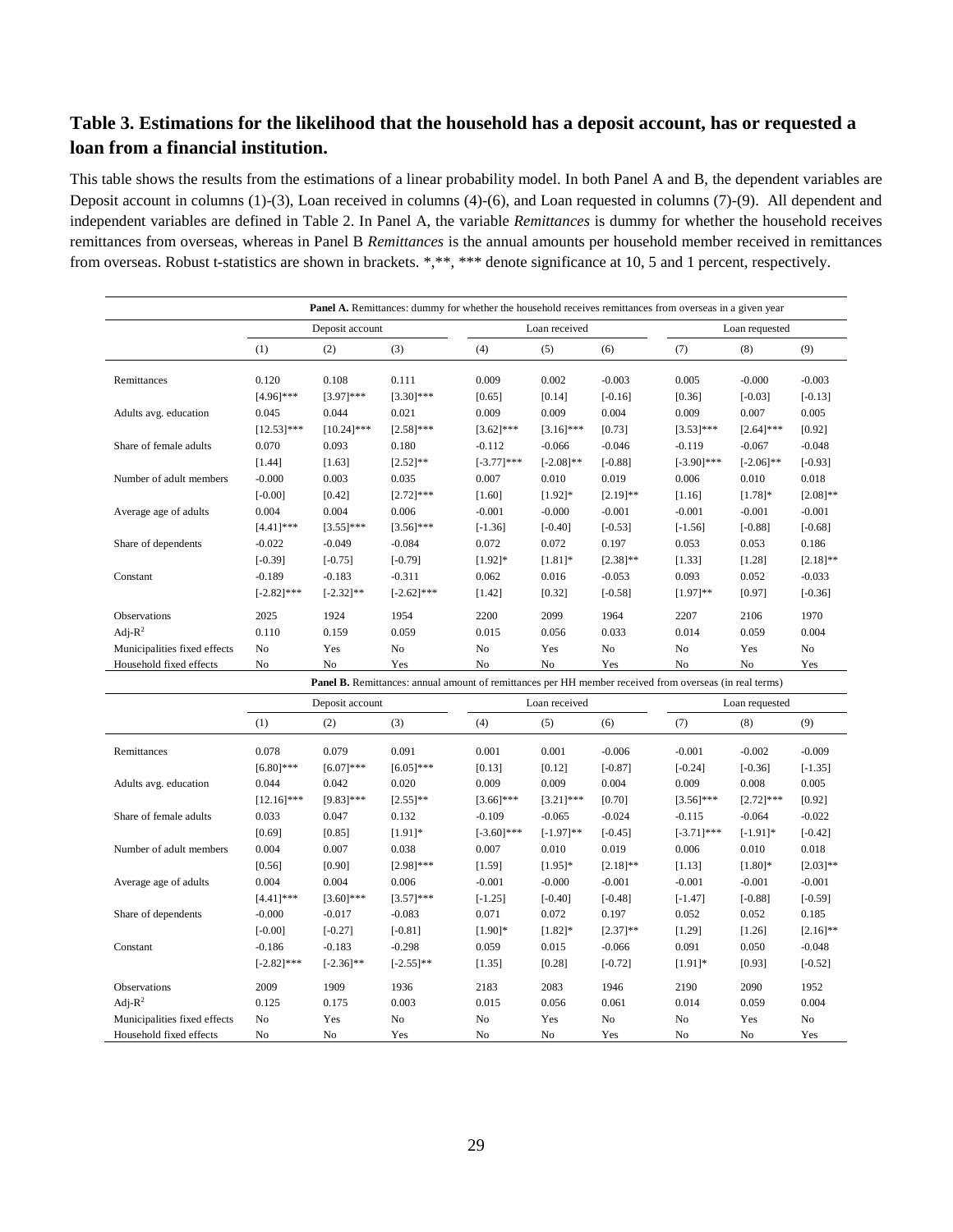#### **Table 4: Estimations instrumenting remittances with economic conditions in US states**

This table shows the results of regressions instrumenting the likelihood of receiving remittances in a given year. We show the first stage regressions in Panel A and the second stage in Panel B. The instruments used are *Real GDP per capita in US states* in columns (1), (3), (4), (6), (7) and (9) and *Real median household income in US states* in columns (2), (3), (5), (6), (8) and (9), both defined in Table 2. Columns (1)-(3) are the regressions for the likelihood that the household has a deposit account. Columns (4)-(6) are the regressions for the likelihood of receiving a loan, while columns (7)-(9) show the regressions for the likelihood of applying for a loan. All independent variables are defined in Table 2. Municipality fixed effects are estimated but not reported. Robust t-statistics are shown in brackets. \*,\*\*, and \*\*\* denote significance at 10, 5 and 1 percent, respectively.

|                                    | Panel A. First Stage Regressions.                                                  |               |               |               |               |               |               |               |               |  |  |
|------------------------------------|------------------------------------------------------------------------------------|---------------|---------------|---------------|---------------|---------------|---------------|---------------|---------------|--|--|
|                                    | Dependent Variable: dummy for whether household receives remittances from overseas |               |               |               |               |               |               |               |               |  |  |
|                                    | (1)                                                                                | (2)           | (3)           | (4)           | (5)           | (6)           | (7)           | (8)           | (9)           |  |  |
| Real GDP pc in US states           | 0.022                                                                              |               | $-0.013$      | 0.019         |               | $-0.014$      | 0.020         |               | $-0.016$      |  |  |
|                                    | $[6.53]$ ***                                                                       |               | $[-0.48]$     | $[6.17]***$   |               | $[-0.52]$     | $[6.24]$ ***  |               | $[-0.59]$     |  |  |
| Real median HH income in US states |                                                                                    | 0.024         | 0.038         |               | 0.021         | 0.036         |               | 0.021         | 0.038         |  |  |
|                                    |                                                                                    | $[6.76]$ ***  | [1.30]        |               | $[6.38]$ ***  | [1.27]        |               | $[6.45]$ ***  | [1.35]        |  |  |
| Adults avg. education              | 0.010                                                                              | 0.010         | 0.010         | 0.012         | 0.012         | 0.012         | 0.011         | 0.011         | 0.011         |  |  |
|                                    | $[2.56]$ **                                                                        | $[2.52]$ **   | $[2.50]$ **   | $[3.10]$ ***  | $[3.06]$ ***  | $[3.05]$ ***  | $[2.88]$ ***  | $[2.84]$ ***  | $[2.82]$ ***  |  |  |
| Share of female adults             | 0.326                                                                              | 0.325         | 0.325         | 0.306         | 0.306         | 0.305         | 0.301         | 0.300         | 0.300         |  |  |
|                                    | $[5.57]$ ***                                                                       | $[5.57]$ ***  | $[5.57]$ ***  | $[5.50]$ ***  | $[5.50]$ ***  | $[5.50]$ ***  | $[5.40]$ ***  | $[5.39]***$   | $[5.39]$ ***  |  |  |
| Number of adult members            | 0.005                                                                              | 0.005         | 0.005         | 0.004         | 0.004         | 0.005         | 0.004         | 0.004         | 0.004         |  |  |
|                                    | [0.66]                                                                             | [0.68]        | [0.71]        | [0.65]        | [0.66]        | [0.69]        | [0.56]        | [0.58]        | [0.61]        |  |  |
| Average age of adults              | 0.007                                                                              | 0.007         | 0.007         | 0.007         | 0.007         | 0.007         | 0.007         | 0.007         | 0.007         |  |  |
|                                    | $[5.87]$ ***                                                                       | $[5.88]$ ***  | $[5.88]$ ***  | $[6.45]$ ***  | $[6.45]$ ***  | $[6.46]$ ***  | $[6.36]$ ***  | $[6.37]$ ***  | $[6.37]$ ***  |  |  |
| Share of dependents                | $-0.017$                                                                           | $-0.015$      | $-0.014$      | $-0.060$      | $-0.058$      | $-0.057$      | $-0.063$      | $-0.062$      | $-0.060$      |  |  |
|                                    | $[-0.26]$                                                                          | $[-0.23]$     | $[-0.22]$     | $[-0.96]$     | $[-0.94]$     | $[-0.93]$     | $[-1.03]$     | $[-1.00]$     | $[-0.98]$     |  |  |
| Constant                           | $-1.039$                                                                           | $-1.260$      | $-1.375$      | $-0.930$      | $-1.129$      | $-1.256$      | $-0.922$      | $-1.124$      | $-1.269$      |  |  |
|                                    | $[-7.83]$ ***                                                                      | $[-8.05]$ *** | $[-4.94]$ *** | $[-7.40]$ *** | $[-7.61]$ *** | $[-4.58]$ *** | $[-7.37]$ *** | $[-7.59]$ *** | $[-4.63]$ *** |  |  |
| Observations                       | 1895                                                                               | 1895          | 1895          | 2065          | 2065          | 2065          | 2072          | 2072          | 2072          |  |  |
| $R^2$                              | 0.287                                                                              | 0.288         | 0.288         | 0.273         | 0.274         | 0.274         | 0.272         | 0.273         | 0.273         |  |  |
| Cragg-Donald weak inst. F-stat     | 42.68                                                                              | 45.68         | 23.30         | 38.03         | 40.65         | 20.90         | 38.88         | 41.63         | 21.45         |  |  |
|                                    | <b>Panel B. Second Stage Regressions.</b>                                          |               |               |               |               |               |               |               |               |  |  |

|                                  | Deposit account |              |              |                          | Loan received            |              | Loan requested |             |             |
|----------------------------------|-----------------|--------------|--------------|--------------------------|--------------------------|--------------|----------------|-------------|-------------|
|                                  | (1)             | (2)          | (3)          | (4)                      | (5)                      | (6)          | (7)            | (8)         | (9)         |
| Remittances                      | 1.131           | 1.131        | 1.131        | 0.054                    | 0.043                    | 0.036        | 0.059          | 0.051       | 0.045       |
|                                  | $[5.46]$ ***    | $[5.58]$ *** | $[5.59]$ *** | [0.49]                   | [0.40]                   | [0.34]       | [0.54]         | [0.47]      | [0.42]      |
| Adults avg. education            | 0.033           | 0.033        | 0.033        | 0.008                    | 0.008                    | 0.008        | 0.007          | 0.007       | 0.007       |
|                                  | $[5.33]***$     | $[5.35]***$  | $[5.35]***$  | $[2.65]$ ***             | $[2.70]$ ***             | $[2.73]$ *** | $[2.16]$ **    | $[2.20]$ ** | $[2.22]$ ** |
| Share of female adults           | $-0.267$        | $-0.267$     | $-0.267$     | $-0.077$                 | $-0.074$                 | $-0.071$     | $-0.081$       | $-0.078$    | $-0.076$    |
|                                  | $[-2.52]$ **    | $[-2.54]$ ** | $[-2.55]$ ** | $[-1.64]$                | $[-1.57]$                | $[-1.51]$    | $[-1.71]$ *    | $[-1.66]$ * | $[-1.61]$   |
| Number of adult members          | $-0.006$        | $-0.006$     | $-0.006$     | 0.010                    | 0.010                    | 0.010        | 0.009          | 0.009       | 0.010       |
|                                  | $[-0.55]$       | $[-0.55]$    | $[-0.55]$    | $[1.92]*$                | $[1.93]$ *               | $[1.94]$ *   | $[1.78]$ *     | $[1.79]*$   | $[1.80]$ *  |
| Average age of adults            | $-0.004$        | $-0.004$     | $-0.004$     | $-0.001$                 | $-0.001$                 | $-0.001$     | $-0.001$       | $-0.001$    | $-0.001$    |
|                                  | $[-1.67]$ *     | $[-1.69]$ *  | $[-1.69]$ *  | $[-0.59]$                | $[-0.52]$                | $[-0.47]$    | $[-0.97]$      | $[-0.93]$   | $[-0.88]$   |
| Share of dependents              | $-0.023$        | $-0.023$     | $-0.023$     | 0.075                    | 0.074                    | 0.074        | 0.056          | 0.056       | 0.055       |
|                                  | $[-0.25]$       | $[-0.25]$    | $[-0.25]$    | $[1.88]$ *               | $[1.88]$ *               | $[1.87]$ *   | [1.34]         | [1.34]      | [1.33]      |
| <b>Observations</b>              | 1895            | 1895         | 1895         | 2065                     | 2065                     | 2065         | 2072           | 2072        | 2072        |
| Log likelihood                   | $-1305$         | $-1305$      | $-1305$      | 36.26                    | 38.25                    | 39.36        | $-34.86$       | $-33.11$    | $-31.94$    |
| Over-identification test $chi2$  | ۰               | ٠            | 1.50e-05     | $\overline{\phantom{a}}$ | $\overline{\phantom{a}}$ | 0.406        |                | ۰           | 0.239       |
| Over-identification test p-value | ٠               |              | 0.997        | ٠                        |                          | 0.524        |                |             | 0.625       |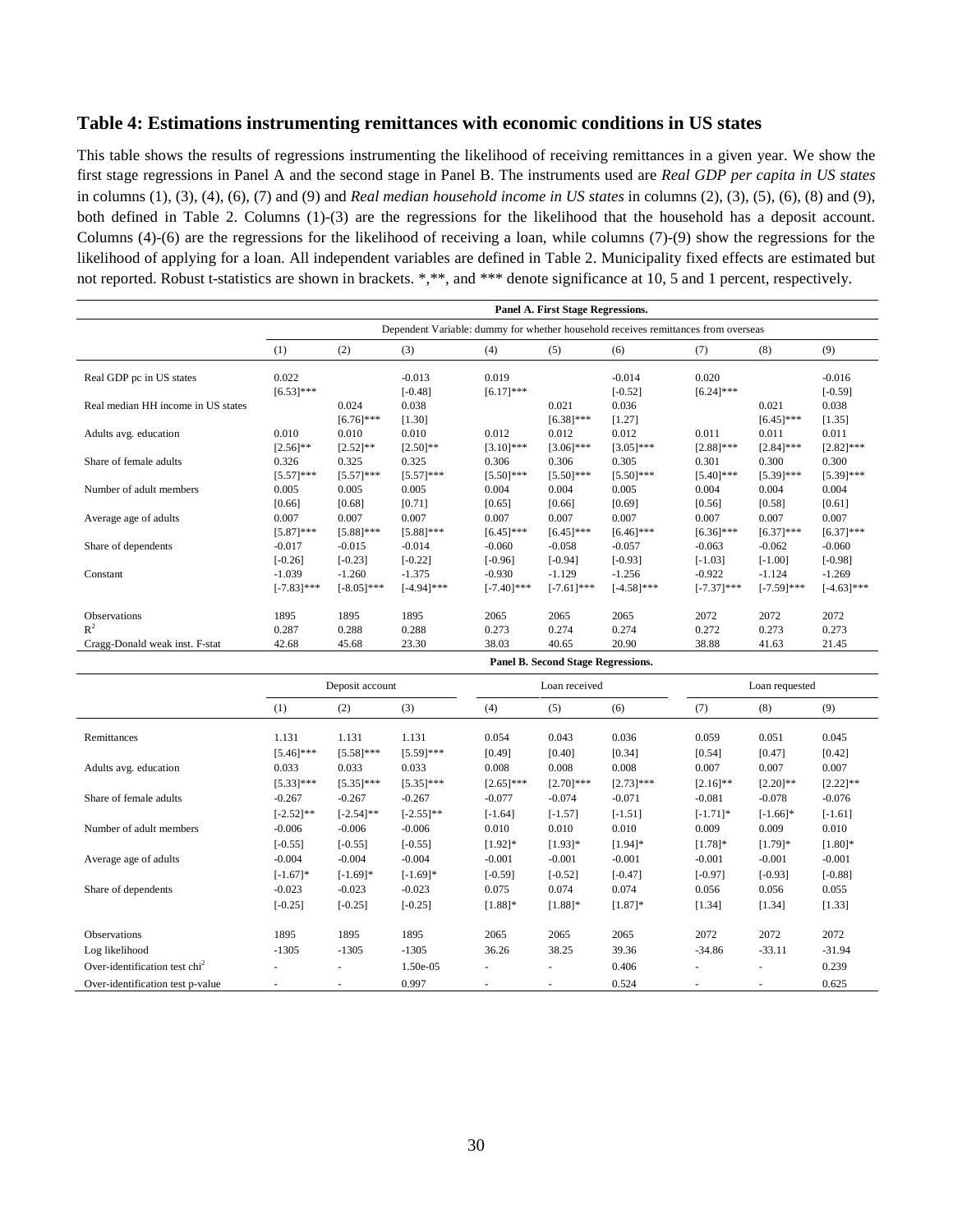# **Table 5: Estimations instrumenting remittances using percentage of households that receive remittances and the annual average amount received per municipality**

This table shows the results of the regressions instrumenting the likelihood of receiving remittances in given year with our second set of instruments. We show the first stage regressions in Panel A and the second stage in Panel B. The instruments used are *% of households receiving remittances per municipality* (columns (1), (3), (4), (6), (7) and (9)) and *Annual avg. amount received per municipality* (columns (2), (3), (5), (6), (8) and (9)), both defined in Table 2. Columns (1)-(3) are the regressions for the likelihood that the household has a deposit account. Columns (4)-(6) are the regressions for the likelihood of receiving a loan, while columns (7)-(9) show the regressions for the likelihood of applying for a loan. All independent variables are defined in Table 2. Municipality fixed effects are estimated but not reported. Robust t-statistics are shown in brackets. \*,\*\*, and \*\*\* denote significance at 10, 5 and 1 percent, respectively.

|                                                   | Panel A. First Stage Regressions.                                                  |                       |                        |                        |                       |                        |                       |                       |                        |  |  |
|---------------------------------------------------|------------------------------------------------------------------------------------|-----------------------|------------------------|------------------------|-----------------------|------------------------|-----------------------|-----------------------|------------------------|--|--|
|                                                   | Dependent Variable: dummy for whether household receives remittances from overseas |                       |                        |                        |                       |                        |                       |                       |                        |  |  |
|                                                   | (1)                                                                                | (2)                   | (3)                    | (4)                    | (5)                   | (6)                    | (7)                   | (8)                   | (9)                    |  |  |
| % of HH receiving remittances<br>per municipality | 0.972<br>$[18.98]$ ***                                                             |                       | 1.019<br>$[15.89]$ *** | 0.957<br>$[19.51]$ *** |                       | 1.006<br>$[16.55]$ *** | 0.960<br>$[19.57]***$ |                       | 1.008<br>$[16.58]$ *** |  |  |
| Annual avg. amount received<br>per municipality   |                                                                                    | 0.138<br>$[7.48]$ *** | $-0.022$<br>$[-1.18]$  |                        | 0.134<br>$[8.09]$ *** | $-0.022$<br>$[-1.28]$  |                       | 0.134<br>$[8.11]$ *** | $-0.022$<br>$[-1.27]$  |  |  |
| Adults avg. education                             | 0.007                                                                              | 0.009                 | 0.007                  | 0.008                  | 0.010                 | 0.008                  | 0.007                 | 0.010                 | 0.007                  |  |  |
|                                                   | $[1.95]$ *                                                                         | $[2.22]$ **           | $[1.96]$ **            | $[2.38]$ **            | $[2.81]$ ***          | $[2.40]$ **            | $[2.19]$ **           | $[2.62]$ ***          | $[2.20]$ **            |  |  |
| Share of female adults                            | 0.240                                                                              | 0.300                 | 0.241                  | 0.229                  | 0.276                 | 0.231                  | 0.224                 | 0.271                 | 0.225                  |  |  |
|                                                   | $[4.39]$ ***                                                                       | $[5.28]$ ***          | $[4.40]$ ***           | $[4.44]$ ***           | $[5.10]$ ***          | $[4.47]$ ***           | $[4.33]$ ***          | $[5.00]$ ***          | $[4.36]$ ***           |  |  |
| Number of adult members                           | 0.002                                                                              | 0.006                 | 0.002                  | 0.005                  | 0.009                 | 0.004                  | 0.004                 | 0.008                 | 0.004                  |  |  |
|                                                   | [0.28]                                                                             | [0.93]                | [0.25]                 | [0.73]                 | [1.29]                | [0.68]                 | [0.68]                | [1.22]                | [0.62]                 |  |  |
| Average age of adults                             | 0.006                                                                              | 0.007                 | 0.006                  | 0.006                  | 0.007                 | 0.006                  | 0.006                 | 0.007                 | 0.006                  |  |  |
|                                                   | $[5.65]$ ***                                                                       | $[5.86]$ ***          | $[5.67]$ ***           | $[6.25]$ ***           | $[6.46]$ ***          | $[6.28]$ ***           | $[6.21]$ ***          | $[6.41]$ ***          | $[6.23]$ ***           |  |  |
| Share of dependents                               | $-0.024$                                                                           | $-0.035$              | $-0.026$               | $-0.052$               | $-0.061$              | $-0.053$               | $-0.054$              | $-0.064$              | $-0.056$               |  |  |
|                                                   | $[-0.42]$                                                                          | $[-0.56]$             | $[-0.44]$              | $[-0.94]$              | $[-1.01]$             | $[-0.96]$              | $[-0.98]$             | $[-1.07]$             | $[-1.01]$              |  |  |
| Constant                                          | $-0.371$                                                                           | $-0.317$              | $-0.371$               | $-0.371$               | $-0.314$              | $-0.372$               | $-0.360$              | $-0.301$              | $-0.360$               |  |  |
|                                                   | $[-5.19]$ ***                                                                      | $[-4.03]$ ***         | $[-5.19]$ ***          | $[-5.43]$ ***          | $[-4.19]$ ***         | $[-5.44]$ ***          | $[-5.30]$ ***         | $[-4.05]$ ***         | $[-5.31]$ ***          |  |  |
| <b>Observations</b>                               | 1924                                                                               | 1924                  | 1924                   | 2099                   | 2099                  | 2099                   | 2106                  | 2106                  | 2106                   |  |  |
| $R^2$                                             | 0.394                                                                              | 0.301                 | 0.395                  | 0.384                  | 0.292                 | 0.385                  | 0.383                 | 0.290                 | 0.384                  |  |  |
| Cragg-Donald weak inst. F-stat                    | 360.1                                                                              | 55.98                 | 181.6                  | 380.7                  | 65.39                 | 192.9                  | 382.8                 | 65.75                 | 193.9                  |  |  |
|                                                   | <b>Panel B. Second Stage Regressions.</b>                                          |                       |                        |                        |                       |                        |                       |                       |                        |  |  |

|                                           | Deposit account |                          |               |              | Loan received |              |              | Loan requested |              |  |
|-------------------------------------------|-----------------|--------------------------|---------------|--------------|---------------|--------------|--------------|----------------|--------------|--|
|                                           | (1)             | (2)                      | (3)           | (4)          | (5)           | (6)          | (7)          | (8)            | (9)          |  |
| Remittances                               | 0.247           | 0.359                    | 0.242         | $-0.003$     | 0.044         | $-0.005$     | $-0.012$     | 0.039          | $-0.015$     |  |
|                                           | $[4.45]$ ***    | $[3.34]$ ***             | $[4.39]$ ***  | $[-0.08]$    | [0.76]        | $[-0.15]$    | $[-0.34]$    | [0.66]         | $[-0.40]$    |  |
| Adults avg. education                     | 0.042           | 0.041                    | 0.042         | 0.009        | 0.008         | 0.009        | 0.008        | 0.007          | 0.008        |  |
|                                           | $[10.25]$ ***   | $[9.52]$ ***             | $[10.28]$ *** | $[3.33]***$  | $[3.02]$ ***  | $[3.34]$ *** | $[2.81]$ *** | $[2.52]$ **    | $[2.82]$ *** |  |
| Share of female adults                    | 0.047           | 0.010                    | 0.049         | $-0.065$     | $-0.079$      | $-0.064$     | $-0.063$     | $-0.079$       | $-0.063$     |  |
|                                           | [0.83]          | [0.15]                   | [0.86]        | $[-2.00]$ ** | $[-2.26]$ **  | $[-1.97]$ ** | $[-1.92]*$   | $[-2.22]$ **   | $[-1.89]$ *  |  |
| Number of adult members                   | 0.002           | 0.002                    | 0.002         | 0.010        | 0.010         | 0.010        | 0.010        | 0.009          | 0.010        |  |
|                                           | [0.30]          | [0.20]                   | [0.31]        | $[2.01]**$   | $[1.95]$ *    | $[2.01]**$   | $[1.88]$ *   | $[1.82]*$      | $[1.88]$ *   |  |
| Average age of adults                     | 0.003           | 0.002                    | 0.003         | $-0.000$     | $-0.001$      | $-0.000$     | $-0.001$     | $-0.001$       | $-0.001$     |  |
|                                           | $[2.61]$ ***    | [1.59]                   | $[2.65]$ ***  | $[-0.34]$    | $[-0.73]$     | $[-0.31]$    | $[-0.75]$    | $[-1.14]$      | $[-0.73]$    |  |
| Share of dependents                       | $-0.041$        | $-0.035$                 | $-0.042$      | 0.071        | 0.075         | 0.071        | 0.052        | 0.056          | 0.052        |  |
|                                           | $[-0.66]$       | $[-0.55]$                | $[-0.66]$     | $[1.89]$ *   | $[1.96]$ **   | $[1.88]$ *   | [1.31]       | [1.40]         | [1.30]       |  |
|                                           |                 |                          |               |              |               |              |              |                |              |  |
| <b>Observations</b>                       | 1924            | 1924                     | 1924          | 2099         | 2099          | 2099         | 2106         | 2106           | 2106         |  |
| Log likelihood                            | $-646.8$        | $-687.6$                 | $-645.5$      | 47.14        | 43.52         | 47.09        | $-23.03$     | $-25.85$       | $-23.15$     |  |
| Over-identification test chi <sup>2</sup> |                 | $\overline{\phantom{a}}$ | 1.725         | $\sim$       |               | 1.126        |              |                | 1.317        |  |
| Over-identification test p-value          |                 |                          | 0.189         |              |               | 0.289        |              |                | 0.251        |  |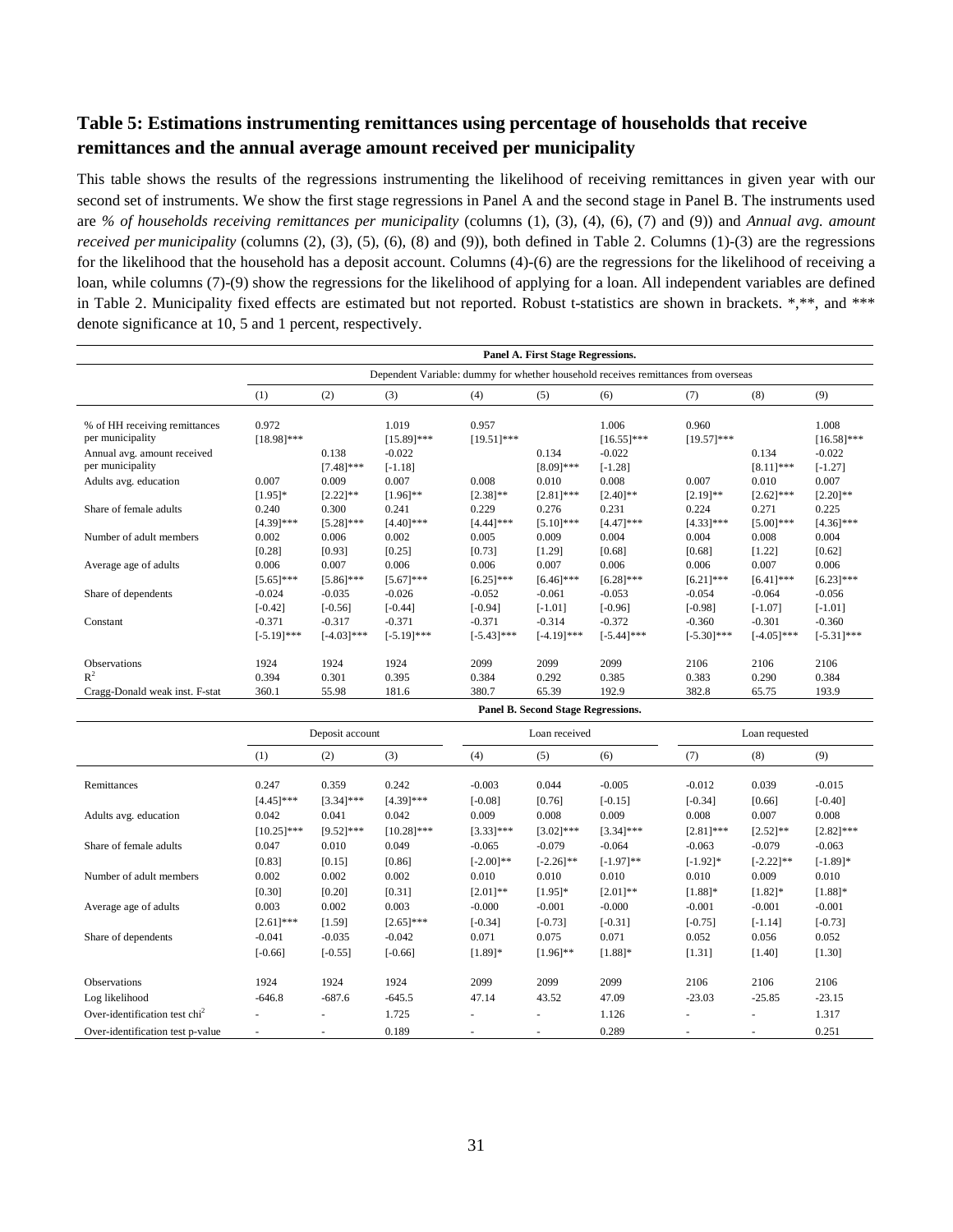#### **Table 6: Estimations instrumenting remittances using lagged values of remittances**

This table shows the results of the regressions instrumenting the likelihood of receiving remittances in given year with our third set of instruments. We show the first stage regressions in Panel A and the second stage in Panel B. We use two lags of the variable *Remittances* (dummy for whether household receives remittances from overseas in a given year) as instruments. Column (1) shows the results of the regression for the likelihood that the household has a deposit account. Column (2) presents the regressions for the likelihood of receiving a loan, while column (3) shows the regressions for the likelihood of applying for a loan. All independent variables are defined in Table 2. Municipality fixed effects are estimated but not reported. Robust tstatistics are shown in brackets. \*,\*\*, and \*\*\* denote significance at 10, 5 and 1 percent, respectively

|                                           | <b>Panel A. First Stage Regressions</b> |                                          |                                                                                                                     |  |  |  |  |  |
|-------------------------------------------|-----------------------------------------|------------------------------------------|---------------------------------------------------------------------------------------------------------------------|--|--|--|--|--|
|                                           |                                         |                                          | Dependent variable. Remittances: dummy for whether<br>household receives remittances from overseas in a given year. |  |  |  |  |  |
|                                           | (1)                                     | (2)                                      | (3)                                                                                                                 |  |  |  |  |  |
| Remittances (t-1)                         | 0.357                                   | 0.355                                    | 0.357                                                                                                               |  |  |  |  |  |
| Remittances (t-2)                         | $[6.64]$ ***<br>0.212<br>$[3.45]$ ***   | $[6.56]$ ***<br>0.215<br>$[3.45]$ ***    | $[6.64]$ ***<br>0.212<br>$[3.45]$ ***                                                                               |  |  |  |  |  |
| Adults avg. education                     | 0.006<br>[0.84]                         | 0.007<br>[0.97]                          | 0.006<br>[0.84]                                                                                                     |  |  |  |  |  |
| Share of female adults                    | 0.282<br>$[2.96]$ ***                   | 0.292<br>$[3.08]$ ***                    | 0.282<br>$[2.96]$ ***                                                                                               |  |  |  |  |  |
| Number of adult members                   | 0.003<br>[0.22]                         | 0.006<br>[0.43]                          | 0.003<br>[0.22]                                                                                                     |  |  |  |  |  |
| Average age of adults                     | 0.005<br>$[2.59]$ ***                   | 0.005<br>$[2.69]$ ***                    | 0.005<br>$[2.59]$ ***                                                                                               |  |  |  |  |  |
| Share of dependents                       | $-0.097$<br>$[-0.84]$                   | $-0.093$<br>$[-0.81]$                    | $-0.097$<br>$[-0.84]$                                                                                               |  |  |  |  |  |
| Constant                                  | $-0.158$<br>$[-1.03]$                   | $-0.188$<br>$[-1.22]$                    | $-0.158$<br>$[-1.03]$                                                                                               |  |  |  |  |  |
| <b>Observations</b>                       | 749                                     | 746                                      | 749                                                                                                                 |  |  |  |  |  |
| R-squared                                 | 0.458                                   | 0.461                                    | 0.458                                                                                                               |  |  |  |  |  |
| Cragg-Donald Weak Intruments F-Stat       | 36.06                                   | 35.12                                    | 36.06                                                                                                               |  |  |  |  |  |
|                                           |                                         | <b>Panel B. Second Stage Regressions</b> |                                                                                                                     |  |  |  |  |  |
|                                           | Deposit<br>account                      | Loan received                            | Loan requested                                                                                                      |  |  |  |  |  |
|                                           | (1)                                     | (2)                                      | (3)                                                                                                                 |  |  |  |  |  |
| Remittances                               | 0.279                                   | $-0.067$                                 | $-0.078$                                                                                                            |  |  |  |  |  |
|                                           | $[2.54]$ **                             | $[-1.29]$                                | $[-1.51]$                                                                                                           |  |  |  |  |  |
| Adults avg. education                     | 0.046                                   | 0.018                                    | 0.015                                                                                                               |  |  |  |  |  |
| Share of female adults                    | $[6.11]$ ***<br>0.089                   | $[3.52]$ ***<br>$-0.054$                 | $[2.84]$ ***<br>$-0.033$                                                                                            |  |  |  |  |  |
|                                           | [0.89]                                  | $[-0.85]$                                | $[-0.52]$                                                                                                           |  |  |  |  |  |
| Number of adult members                   | 0.004                                   | 0.003                                    | 0.002                                                                                                               |  |  |  |  |  |
|                                           | [0.29]                                  | [0.31]                                   | [0.18]                                                                                                              |  |  |  |  |  |
| Average age of adults                     | $-0.002$                                | $-0.001$                                 | $-0.001$                                                                                                            |  |  |  |  |  |
|                                           | $[-0.68]$                               | $[-0.68]$                                | $[-0.84]$                                                                                                           |  |  |  |  |  |
| Share of dependents                       | 0.002                                   | 0.072                                    | 0.026                                                                                                               |  |  |  |  |  |
|                                           | $[0.01]$                                | [1.03]                                   | [0.35]                                                                                                              |  |  |  |  |  |
| Observations                              | 749                                     | 746                                      | 749                                                                                                                 |  |  |  |  |  |
| Log likelihood                            | -327.3                                  | 38.73                                    | $-2.190$                                                                                                            |  |  |  |  |  |
| Over-identification test chi <sup>2</sup> | 0.0408                                  | 0.671                                    | 1.043                                                                                                               |  |  |  |  |  |
| Over-identification test p-value          | 0.840                                   | 0.413                                    | 0.307                                                                                                               |  |  |  |  |  |